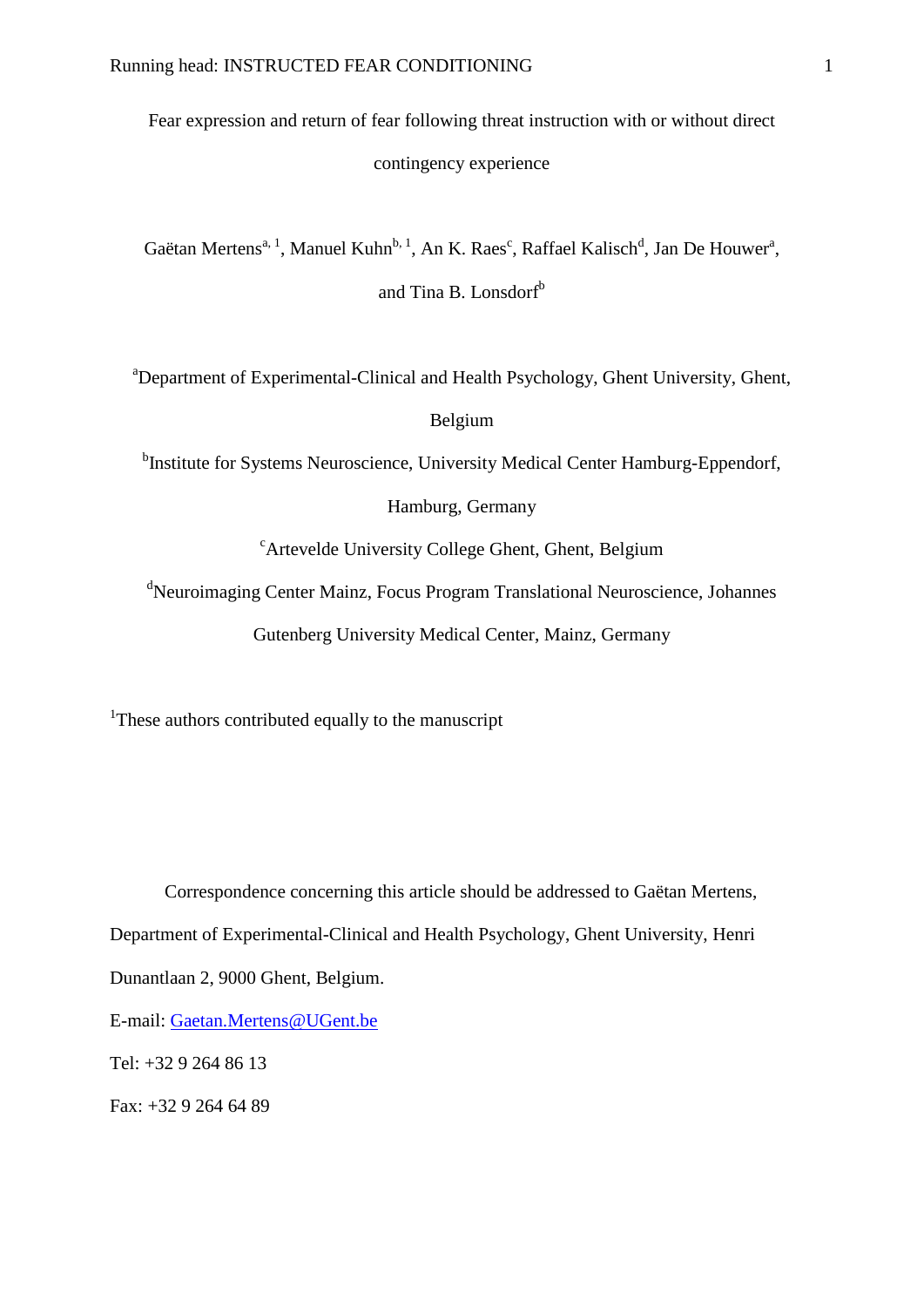#### **Abstract**

Prior research showed that mere instructions about the contingency between a Conditioned Stimulus (CS) and an Unconditioned Stimulus (US) can generate fear reactions to the CS. Little is known, however, about the extent to which actual CS-US contingency experience adds anything beyond the effect of contingency instructions. Our results extend previous studies on this topic in that it included fear potentiated startle as an additional dependent variable and examined return of fear following reinstatement. We observed that CS-US pairings can enhance fear reactions beyond the effect of contingency instructions. Moreover, for all measures of fear, instructions elicited immediate fear reactions that could not be completely overridden by subsequent situational safety information. Finally, return of fear following reinstatement for instructed CS+s was unaffected by actual experience. In sum, our results demonstrate the power of contingency instructions and reveal the additional impact of actual experience of CS-US pairings.

Keywords: fear; conditioning; instructions; skin conductance response; fear potentiated startle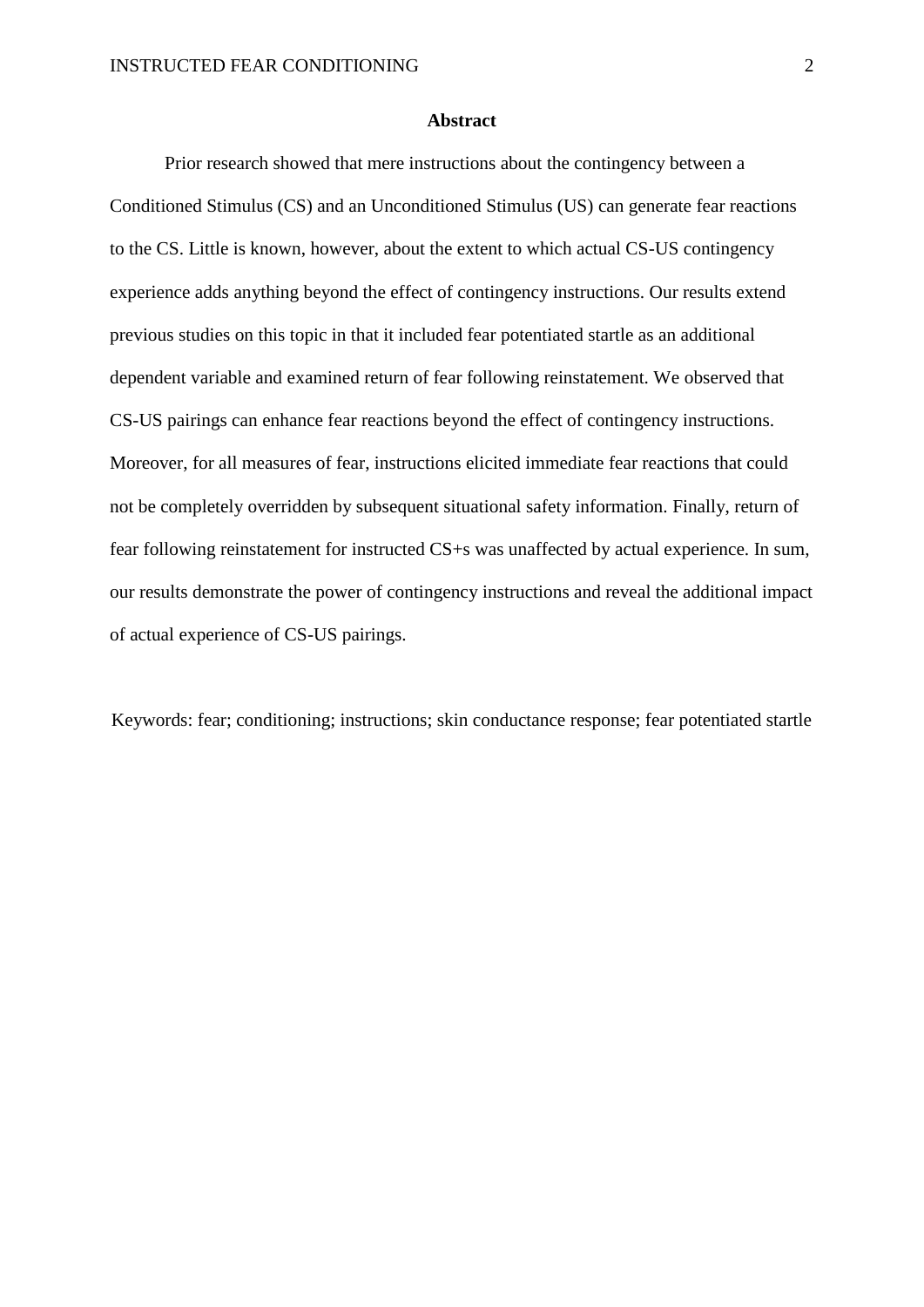## **Introduction**

Adaptive behavior in changing environments critically relies on learning to predict potentially harmful events. However, fear learning can also be maladaptive and pathological when too pronounced or situational inappropriate. Fear conditioning, extinction and return of fear are used as laboratory analogues for the acquisition, exposure-based treatment and subsequent relapse in patients suffering from phobic fears (Beckers, Krypotos, Boddez, Effting, & Kindt, 2013; Mineka & Zinbarg, 2006). In fear conditioning, an initially neutral stimulus (conditioned stimulus, CS) is repeatedly paired with an aversive stimulus (unconditioned stimulus, US) and thereby the CS gains the capacity to elicit a fear response (conditioned response, CR). Repeated presentation of the CS without the US during extinction typically leads to a gradual weakening of the CR. However, the return of (conditioned) fear (ROF) can be facilitated by various conditions such as re-presentation of the US (reinstatement) (Bouton & Bolles, 1979; Haaker, Golkar, Hermans, & Lonsdorf, 2014; Rescorla & Heth, 1975).

The prediction of aversive events can be based on information acquired in different ways. With respect to the acquisition of fear, direct experience of CS-US pairings as well as observational and instructed fear have been identified as possible routes (e.g. Rachman, 1977). The role of actual CS-US contingency experience as laboratory model for the development of phobias has been a subject of debate because the etiology of fear and phobias can often be traced back to observational learning or verbal instructions (Field, 2006; Rachman, 1977). In addition, propositional theories of human associative learning highlight that observation, reasoning and verbal instructions are equally valid sources for learning as directly experiencing contingencies (De Houwer, 2009; Mitchell, De Houwer, & Lovibond, 2009; Olsson & Phelps, 2007). Therefore, studying instructions as a source of fear acquisition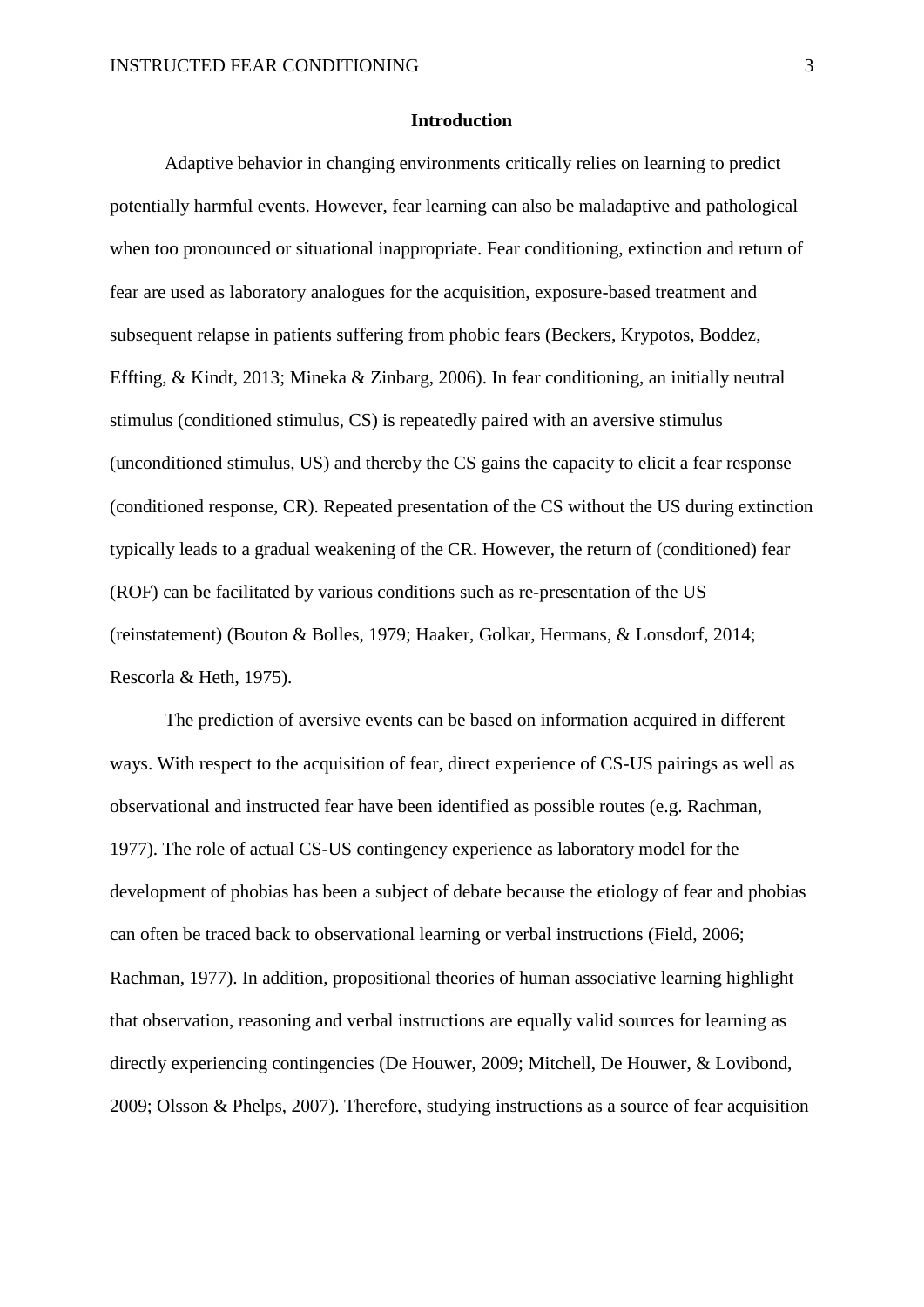in the lab can be important to gain a better understanding of the etiology of fear and phobias and to spur theoretical development in our understanding of associative learning.

Numerous laboratory studies have demonstrated that verbal instructions are a potent means to generate or change fear reactions. For instance, verbal instructions and vicarious observations regarding CS-US contingencies are known to be sufficient to immediately establish (Cook & Harris, 1937; Grillon, Ameli, Woods, Merikangas, & Davis, 1991; Olsson & Phelps, 2004), alter (Lovibond, 2003; McNally, 1981) or extinguish fear reactions (Golkar, Selbing, Flygare, Ohman, & Olsson, 2013; Lipp & Edwards, 2002; Sevenster, Beckers, & Kindt, 2012a). Recently, it was also shown that extinction via instructions or observation attenuates the ROF through reinstatement (Golkar et al., 2013; Sevenster et al., 2012a).

To date, however, few studies have looked at the joint effects of the actual experience of and instructions about CS-US contingencies on fear expression and ROF. This could not only shed light on the unique contribution of both pathways to fear but also on their interaction. An additive effect of experience and instruction is expected on the basis of conditioning theories for phobic fear. For instance, Mineka and Zinbarg (2006) proposed that a trauma (e.g. being bitten by a dog) should lead to stronger fear reactions when it matches with previous beliefs on the trauma inducing stimulus (e.g. dangerous dog vs. non-dangerous dog). Similarly, it is known for decades that fear conditioning is more pronounced and extinction is attenuated when "biologically prepared" stimuli (e.g. snakes) are used as CSs (Öhman & Mineka, 2001). In line with this, it has been shown that the combination of threat information about an animal and an actual negative encounter indeed produced more fear in children than either threat information or a negative encounter alone (Field  $&$  Storksen-Coulson, 2007). Such an additive effect was, however, not observed in a similar study in adults (Ugland, Dyson, & Field, 2013). In these two studies however, participants were provided with general threat information rather than specific contingency instructions.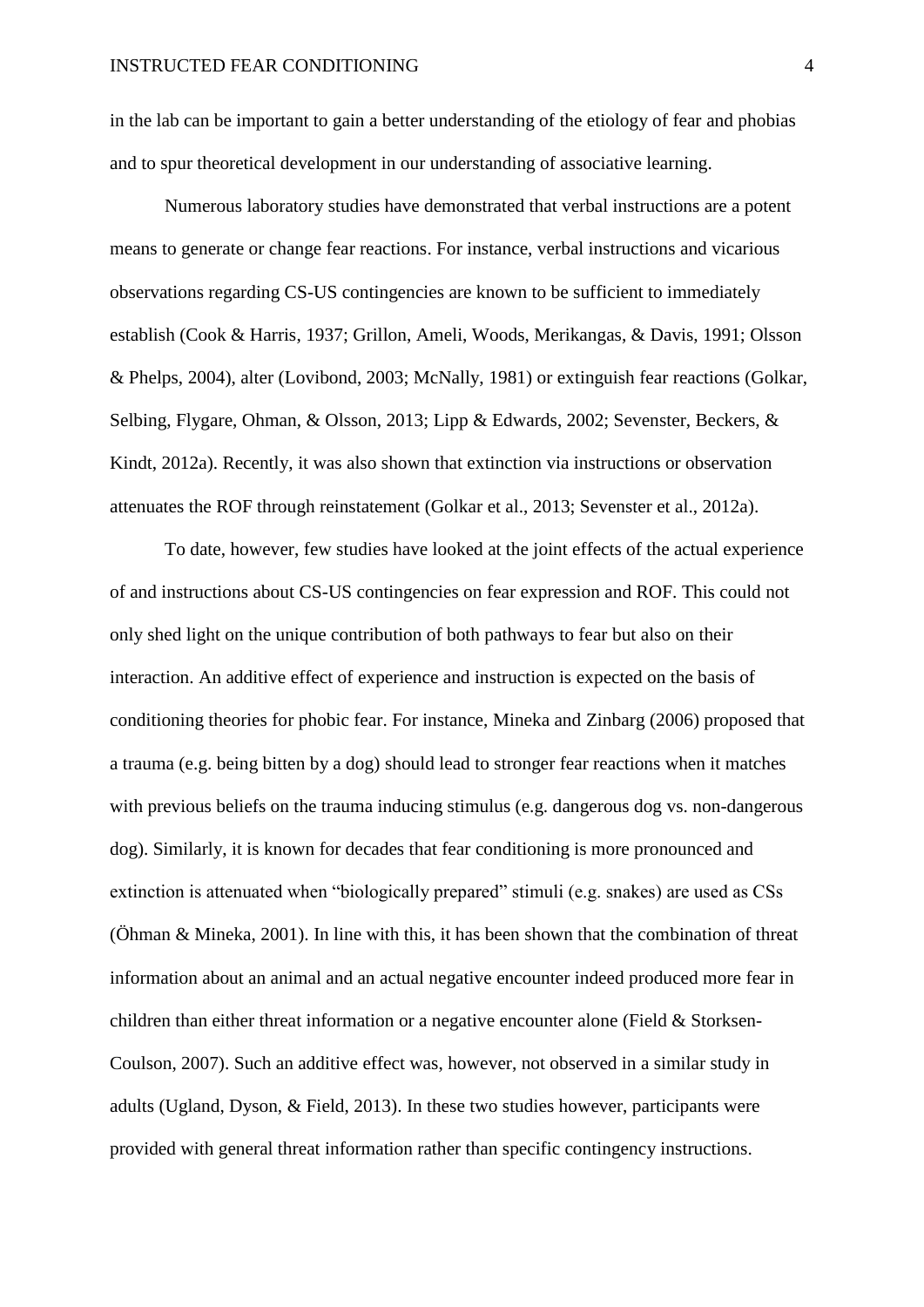Moreover, possible differences in US expectancy between the threat and no-threat groups were not controlled for.

These issues were addressed in a recent study by Raes, De Houwer, De Schryver, Brass, and Kalisch (2014) that compared reactions to two CSs, both of which were instructed to be followed by an electro-tactile US during a second ("Test") phase. In a cover story, participants were told that, in order to familiarize themselves with the procedure, the test phase would be preceded by a training phase that was identical to the test phase, except that the USs that would follow one of the CSs (CS instructed or CS-I) would be replaced by a placeholder (a drawing of a lightening bold). They were told that the placeholder was used simply to reduce the number of actual USs during the training phase. After these instructions, participants experienced the training phase in which the first CS (CS instructed + experienced or CSI+E) was followed by the US on some trials whereas the other CS (CS-I) was never followed by the actual US but only by the placeholder. During the later test phase, contrary to instructions, neither of the CSs was followed by the US, allowing for a test of conditioned responding under extinction. The results showed that the actual experience of CS-US contingency can enhance fear reactions beyond the effect of contingency instructions. In particular, Fear ratings during test were heightened for the CSI+E as compared to the CS-I while US expectancy ratings and skin conductance responses (SCR) did not differ significantly between both CSs. One possible explanation of this finding is that SCR and US expectancy may tap into more cognitive components of fear such as explicit CS-US contingency knowledge (Dawson, Schell, & Banis, 1986; Grings, 1973; Hamm & Weike, 2005; Reiss, 1980; Sevenster, Beckers, & Kindt, 2012b) whereas Fear ratings might reflect a more emotional component of fear (Hamm & Weike, 2005). From this perspective, instructions might primarily affect the cognitive components of fear whereas actual CS-US contingency experience might have an impact on the affective components.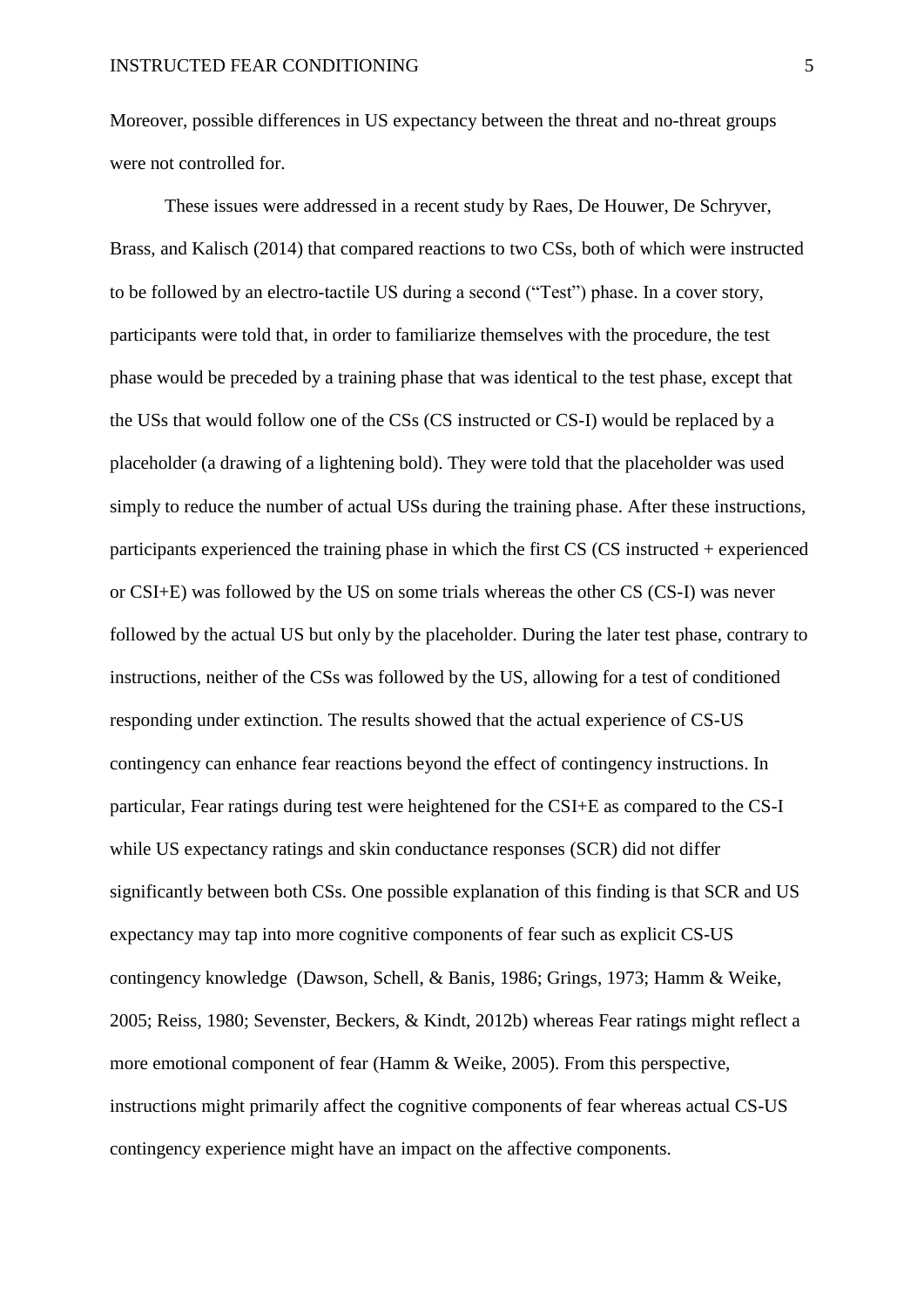If this post-hoc explanation of the results of Raes et al. (2014) is correct, also other indices that tap primarily into affective components of fear should reveal an impact of actual CS-US pairings beyond the impact of contingency instructions. Fear potentiated startle (FPS) is a prime candidate for such an affective index of fear. The startle response is a defensive reflex, measured at the orbicularis oculi muscle that can be elicited by a sudden high intensity noise (Davis, 2006). The amplitude of the startle reflex is modulated by valence. It is potentiated in aversive emotional states (such as fear) and attenuated in positive emotional states (Lang, Bradley, & Cuthbert, 1990) and is often used to tap the affective component of fear learning (e.g., Hamm & Weike, 2005). In fact, it has been shown that FPS is less affected by verbal safety instructions (Sevenster et al., 2012a) and contingency awareness (Hamm & Weike, 2005; Sevenster, Beckers, & Kindt, 2014) during uninstructed conditioning than SCR. Thus, FPS represents a suitable measure to capture the emotional component of fear conditioning which we expect to be strongly affected by actual CS-US pairings. In addition, including FPS as an additional measure promises to be informative with respect to a striking finding of Raes et al. (2014), who report enhanced Fear and US expectancy ratings, but not SCRs, towards the CS-I (as compared to the CS-) already during training. Because participants were explicitly informed that the CS-I would only be followed by the US during a later test but not during the initial training, this finding shows that the effects of the threat instructions could not be completely overridden by subsequent situational safety instructions. As FPS has been shown to be especially insensitive to verbal safety instructions (Sevenster et al., 2012a), we predict that fear reactions to the CS-I during training will be specifically outspoken for FPS.

Finally, in a second extension of the design of Raes et al. (2014), we implemented a reinstatement procedure to complement the previous studies on the return of fear following reinstatement. The majority of studies on reinstatement in humans have used instructed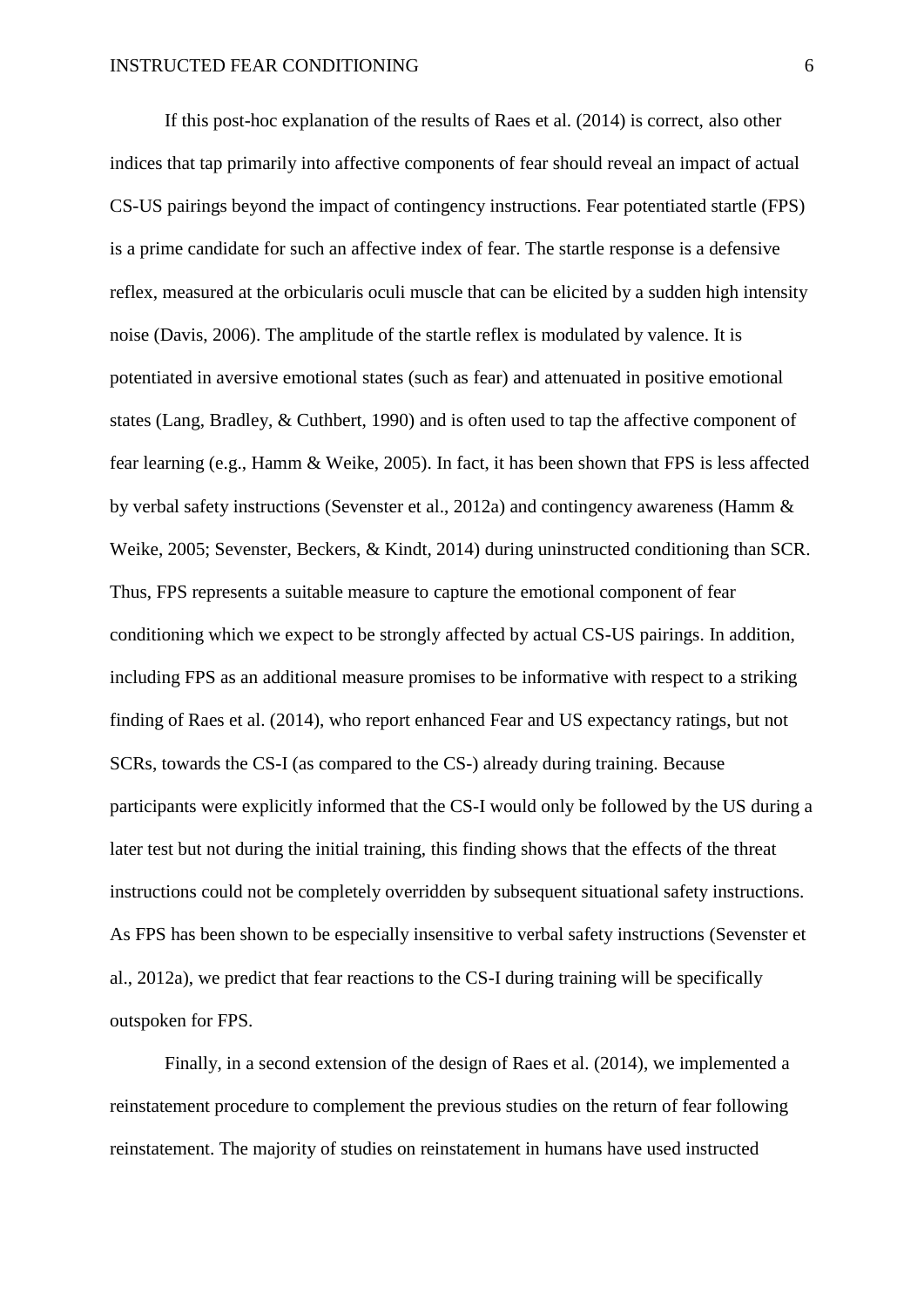acquisition (i.e., CS-US contingency instructions in combination with actual CS-US pairings) while extinction was with few exceptions uninstructed (Haaker et al., 2014). In these studies, instructed extinction as compared to uninstructed extinction leads to resistance to return of fear for SCRs and US expectancy ratings but not FPS (Sevenster et al., 2012a). Similarly, observational extinction (i.e., observing a third person being exposed to unreinforced postacquisition CS trials) following regular fear conditioning also attenuated ROF following reinstatement (Golkar et al., 2013). While instructed and observational extinction seems to prevent the ROF, explicit tests of the effect of instructed vs. uninstructed fear *acquisition* are still awaited (Haaker et al., 2014). In an attempt to shed light on this question, our study for the first time directly compares the return of fear following reinstatement between two instructed CSs that differ in the presence or absence of a history of direct CS-US contingency experience. Given the assumption that both contingency instructions and CS-US pairings can contribute to the development of (pathological) fear, information about the impact of both pathways on ROF could shed new light on the long-term outcome of treatment of (pathological) fear.

#### Method

## *Participants*

Forty-four right-handed volunteers were recruited through an online platform. Eight participants were excluded because of technical issues ( $N = 3$ ), insufficient belief in the instructions (N = 4) or a failure to induce a fearful US (N = 1), leaving 36 participants for analyses (15 males, *mean age* = 26.89, *SD* = 4.87; *mean STAI-S score* = 32.67, *SD* = 5.67, range  $= 21 - 44$ ). The sample size was based on the original study of Raes et al. (2014) (N = 32). The study was approved by the local ethics committee Hamburg (General Medical Council Hamburg) and volunteers were paid 20 Euro.

## *Materials*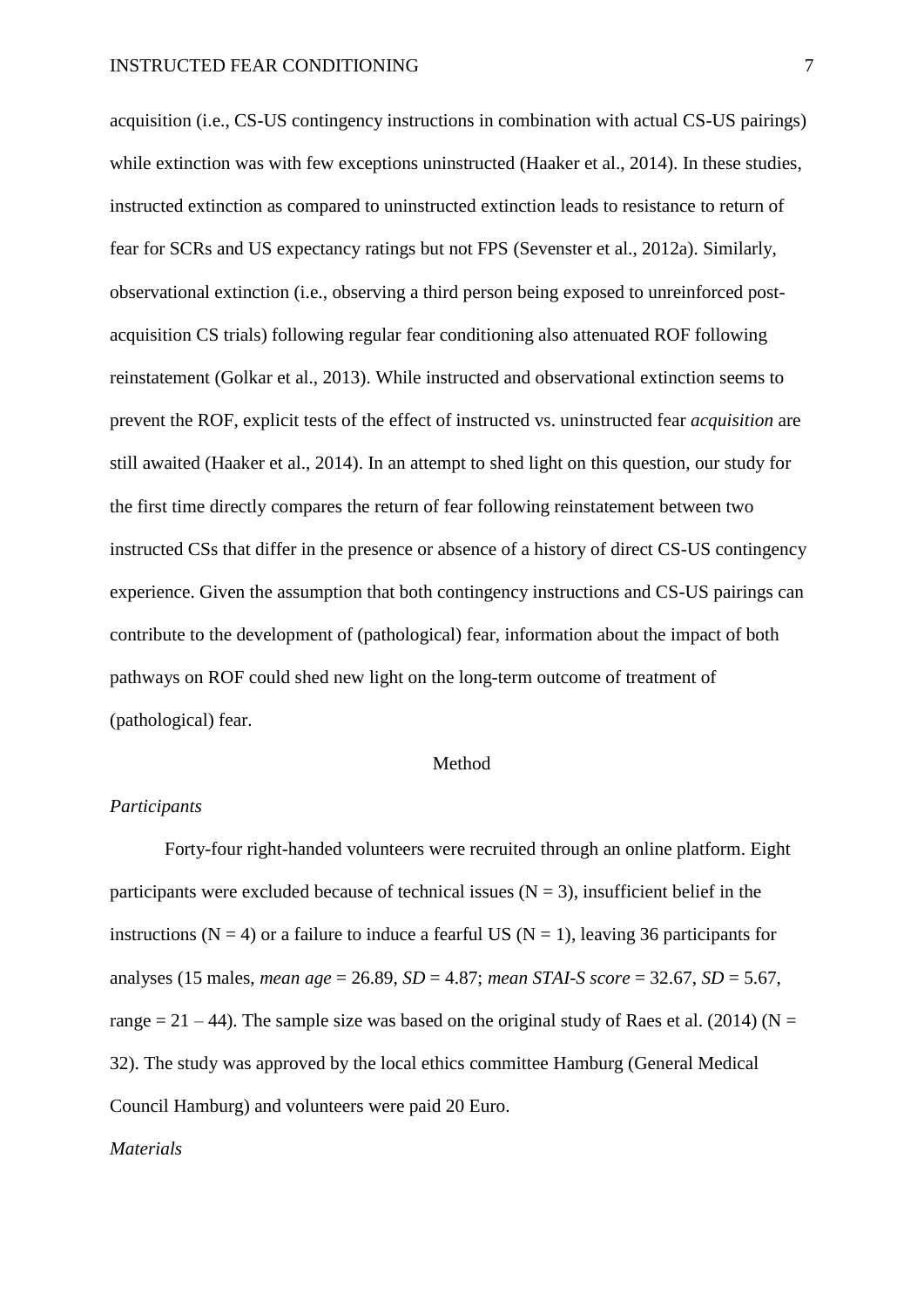The Materials and Procedure used are largely identical to the previous experiment of Raes et al. (2014) and will thus be described briefly.

*Experimental stimuli.* Stimulus presentation was controlled with Presentation software (NeuroBehavioral Systems, Albany California, USA). Three blue snow fractals (200 by 200 pixels) in a white square presented in the center of a black background served as CSs (duration 8 s, see Figure 1) and a white fixation cross on a black background served as the ITI (duration 13, 15 or 17 s). The US was an electro-tactile stimulus administered to the back of the right hand with a 1 cm diameter surface electrode with a platinum pin (Specialty Developments, Bexley, UK). It consisted of three 2 ms rectangular pulses with an inter pulse interval of 40 ms. US administration was controlled via a Digitimer DS7A constant current stimulator (Hertfordshire, UK). In the training phase a picture of a lightning bolt (approximately 200 by 200 pixels) presented for 500 ms was used as the placeholder for the US.

*Subjective ratings.* US expectancy and Fear ratings referring to the most recent encounter for each CS were provided on 9-point Likert scales in blocks (i.e., 6 ratings per block). Before the rating block, participants were asked to think back to their last encounter with the stimuli and were reminded that the questions referred to the actual stimulation and not the picture of the lightning bolt. The Likert scales were accompanied by the caption "To what extent did you expect an electro-tactile stimulation while seeing this figure?" for US expectancy ratings and by "How much fear did you experience while looking at this figure?" for Fear ratings. Anchors for US expectancy ratings were (1) certainly not, (3) rather not, (5) uncertain, (7) rather certain and (9) certain. For Fear ratings anchors were (1) none at all, (3) very little, (5) uncertain, (7) to some extent and (9) very much. There were no time constraints for providing ratings. The sequence of trials was interrupted every nine trials for a rating block.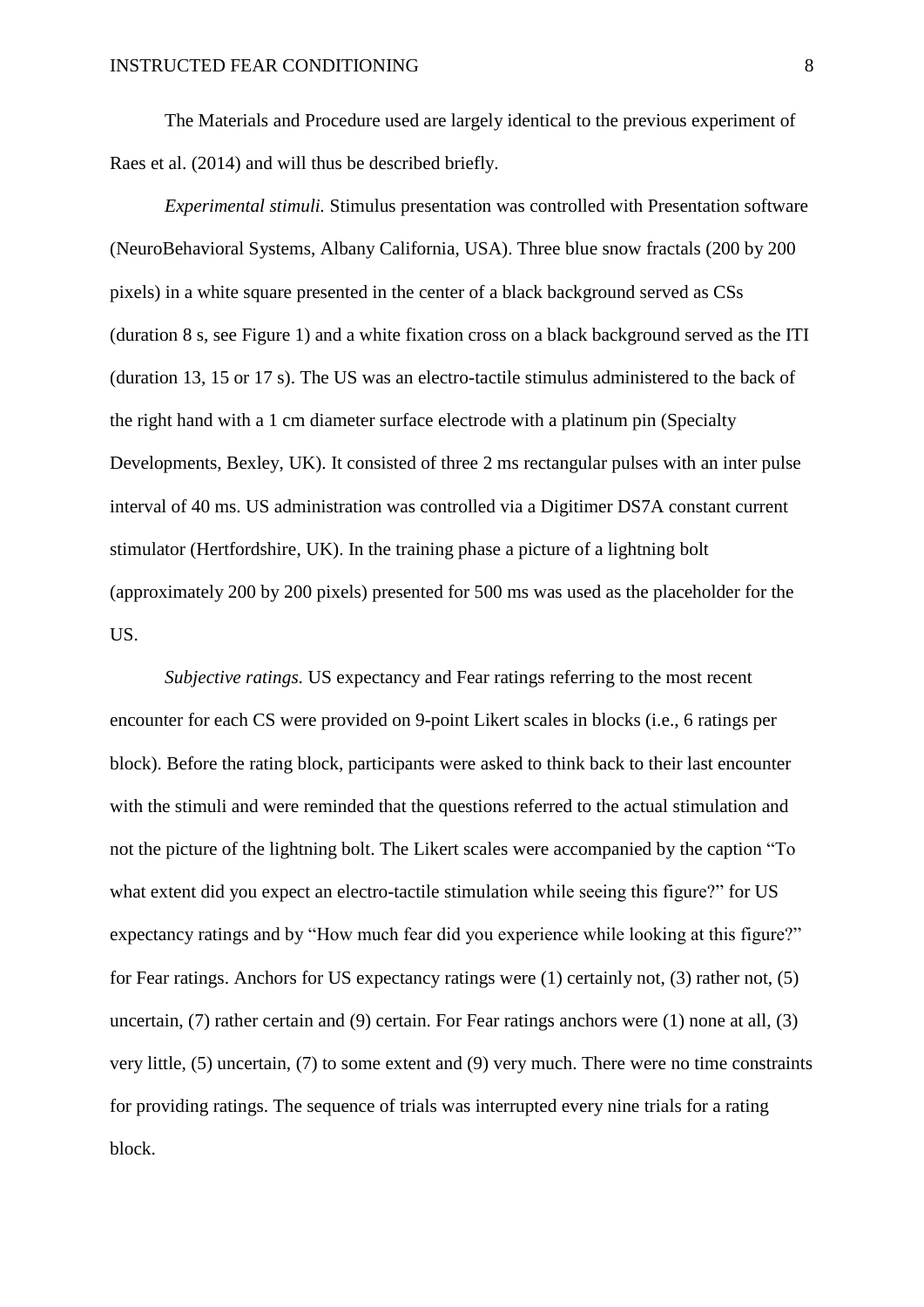*Manipulation checks.* After the experiment, pleasantness and pain ratings were collected for both the acquisition US and the reinstatement USs on 9-point Likert scales. Pleasantness ratings were accompanied by the caption "How pleasant/unpleasant did you find the electrical (unexpected/unsignaled) stimulation?" and the anchors were: (1) very unpleasant, (5) uncertain, (9) very pleasant. Pain ratings were accompanied by the caption "How painful did you find the (unexpected/unsignaled) stimulation?" together with anchors: (1) totally not, (3) rather not, (5) uncertain, (7) rather much, (9) very much.

*Questionnaires.* Prior to the experiment, participants completed a German version of the State version of the State-Trait Anxiety Inventory (STAI-S; Spielberger, Gorsuch, Lushene, Vagg, & Jacobs, 1983) and a general demographic questionnaire. After the experiment, participants completed an English custom-made questionnaire<sup>1</sup> about the credibility of the experimental instructions. In this questionnaire, participants had to indicate the clarity and believability of the instructions on a scale ranging from 0 (not at all) to 10 (very much so) and could additionally provide general remarks about the experiment.

--- Insert Figure 1 about here ---

## *Procedure*

*Start-up.* Upon arrival at the laboratory, measurement and stimulation electrodes were attached. Participants then filled in the questionnaires and went through a work-up procedure to individually adjust US intensity to a level experienced as "unpleasant but not painful". Ratings of the final intensity were verbally provided on a 10-point scale (*mean intensity* = 8.02 mA,  $SD = 6.80$ ; *mean painfulness rating* = 8.53,  $SD = 0.71$ ). Subsequently, participants were administered an initial announced electro-tactile stimulation to test their physiological reactions.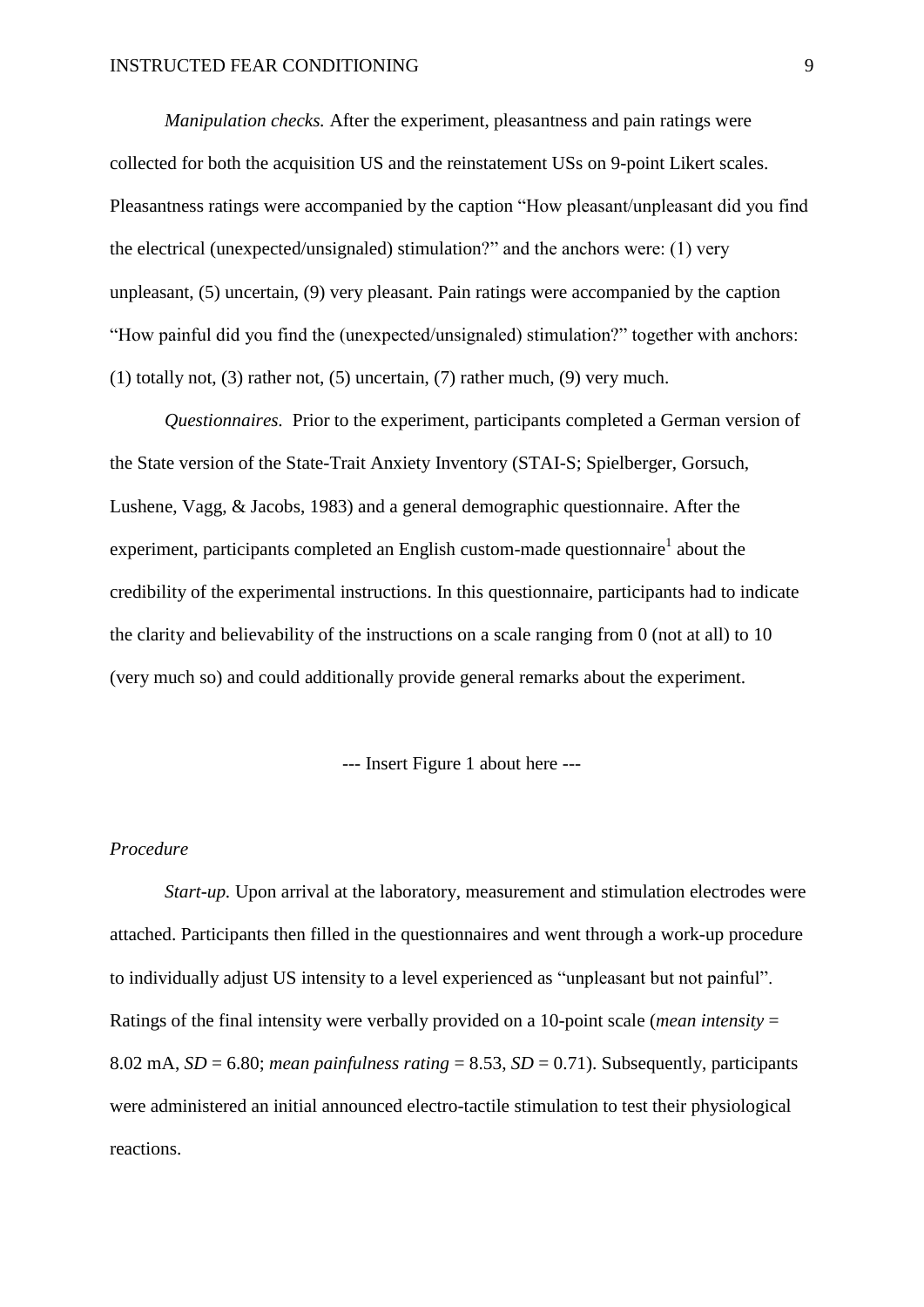Instructions about the experimental procedure were provided as described before (Raes et al., 2014). Briefly, participants were informed about the two experimental phases (referred to as training and test phase). They were explicitly informed that in the training phase one stimulus (CSI+E) would be followed by the US while another stimulus (CS-I) would be followed by a picture of a lightning bolt as a placeholder for the US. As a cover story, the placeholder was said to be used to avoid the experience of a large number of USs before the actual test phase starts. A third fractal (CS-) was introduced as safe (never followed by the US, see Figure 1). Furthermore, participants were told that both the CSI+E and CS-I would be equally predictive of the US during the subsequent test phase. Explicit information about which two of these snow fractals may sometimes be followed by an US and which one would never be followed by the US (CS-) were provided. Assignment of the three fractals to the three CS types was counterbalanced across participants.

*Training phase.* After a brief startle habituation with five startle probes (ISI of 3 s), the training phase started which consisted of 27 trials organized in three blocks of nine CSs (three per CS type). Stimulus presentation was randomized with the restriction of no more than two repetitions of the same CS type. The first presentation of both CSI+E and CS-I was always reinforced by the US or placeholder respectively, coinciding with CS offset. The second and third presentation was reinforced either for the CSI+E or CS-I in a counterbalanced fashion. Thus, in total two presentations of each CS type (CSI+E and CS-I) were reinforced.

*Test phase.* The test phase started with explicit instructions that both the CSI+E and the CS-I would be followed by the US from now while the CS- would remain unreinforced. In fact, this phase served as an extinction session as no US was administered following any CS. Apart from these instructions and US omission, stimulus timing and organization were identical to the training phase.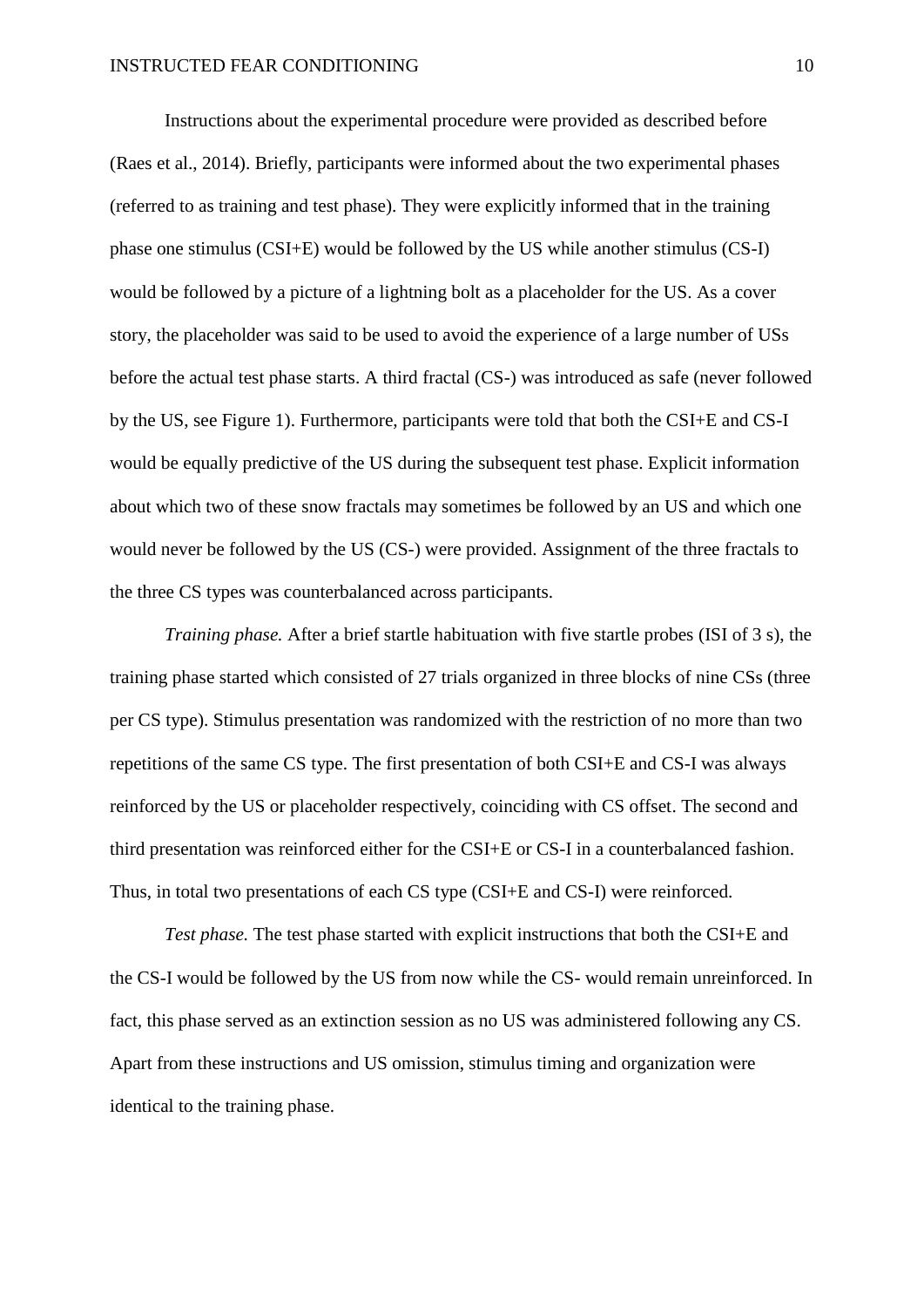*Reinstatement and reinstatement test*. Following the last rating block of the test phase, three unannounced reinstatement USs were delivered (ISI of 5 s) to the participants while they saw a black background. The black background was identical to the background the fractals were superimposed on to maintain the experimental context (see Haaker et al., 2014 for a discussion of the role of the context in reinstatement). 17 s after the last reinstatement US, the first of nine (three of each CS type) additional unreinforced CS presentations started. *Psychophysiological recordings*

*Skin conductance responses (SCR).* SCRs were measured using two disposable Ag/AgCl electrodes (2 cm diameter) attached to the distal and proximal hypothenar of the left hand. The signal was recorded using a BIOPAC MP-100 amplifier and Acqknowledge 3.9 software (BIOPAC Systems Inc, Goleta, California, USA). Data were manually scored offline using a custom-made program according to published recommendations (Boucsein et al., 2012): The first response initiating within a 0.9-4.0 s post stimulus onset (US or CS) and an amplitude  $>0.02 \mu S$  was considered. Reactions showing recording artifacts were treated as missing data points. Prior to analysis, skin conductance values were log-transformed to normalize the data and range-corrected to account for individual differences in skin conductivity.

*Fear potentiated startle.* Orbicularis oculi muscular activation was measured through two 5 mm Ag/AgCl electrodes attached to the lower eyelid of the right eye (Blumenthal et al., 2005). A ground electrode was placed on the forehead approximately two centimeters below the hairline. Startle responding was elicited using a 95 dB white noise burst presented binaurally through Sennheiser headphones (Wedemark, Germany). The raw signal was collected at 1000 Hz, amplified and filtered (28-500 Hz) with a BIOPAC MP-100 amplifier and recorded, rectified and integrated with Acqknowledge 3.9 software (BIOPAC Systems Inc, Goleta, California, USA).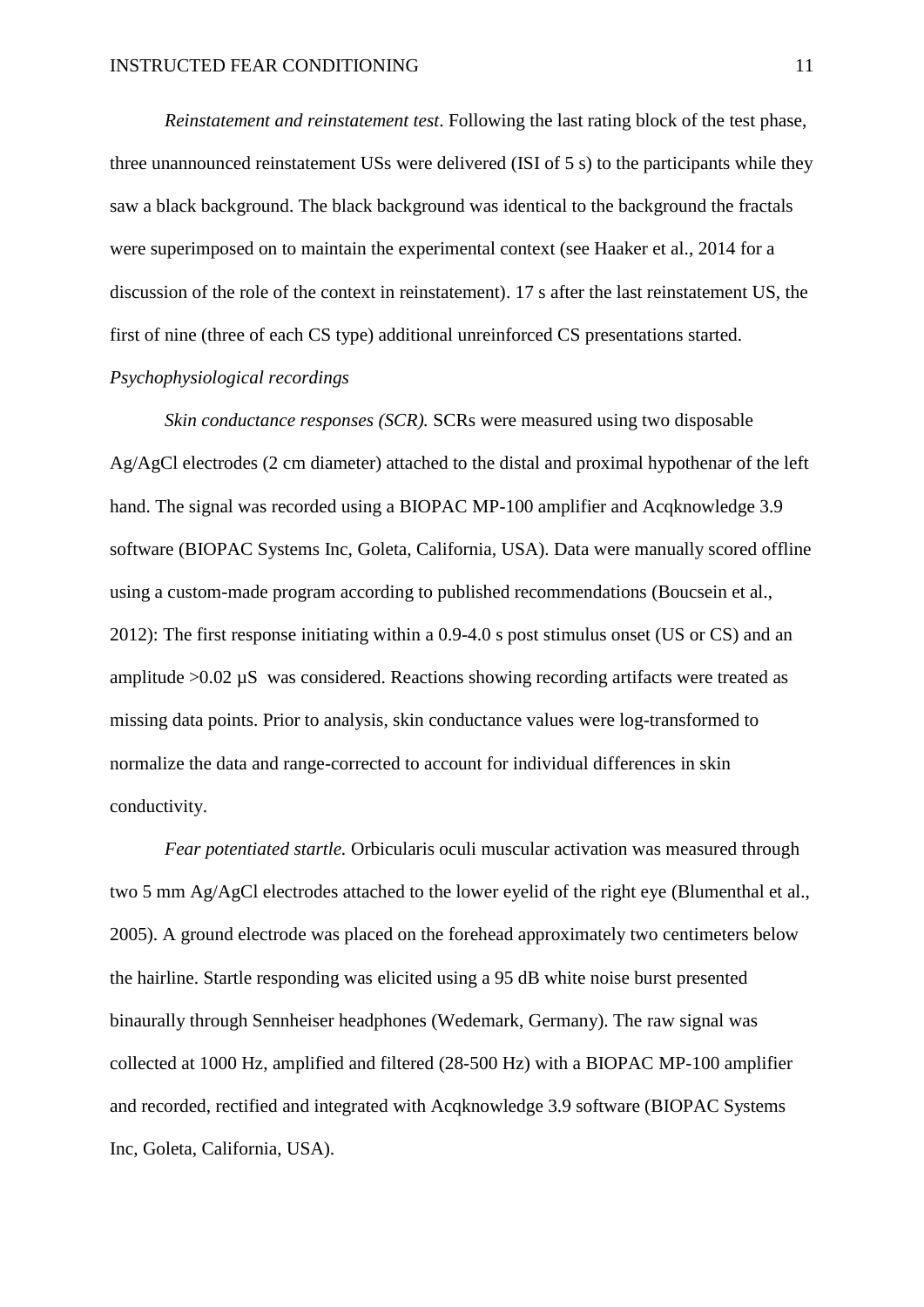During CS presentations in each block of the training and test phase, a startle probe was administered twice for each CS type - once after 5.5s and once after 6.5s. The first CS after the reinstatement USs was always startled to make sure that the rather transient effect of the reinstatement manipulation would be captured in the FPS data.

During the ITI, startle probes were administered in two thirds of the cases at either an early or a late time point while the remaining ITIs were not startled. For the 13 s ITI, the startle probe could be either administered after 5 or 6 s (early startle probe) or 8 and 9 s (late startle probe). For the 15 s ITI, these values were 5 and 6.5 s (early) and 9.5 and 11 s (late). Finally, for the 17 s ITI, these values were 5 and 7.5 s (early) and 11 and 13 s (late). Finally, for the reinstatement phase, one of the two versions was randomly selected.

Acquired data were scored offline with a custom-made program. Startle responses 20 - 120 ms post startle probe onset were scored (Blumenthal et al., 2005). Responses were treated as missing when confounded by recording artifacts or when spontaneous blinks occurred right before, during or right after the startle probe onset. Prior to analysis, FPS data were Ttransformed. One participant was excluded from FPS analyses because he had a large proportion of unusable trials for this measure (85.39 %).

## *Statistical analyses*

Before analysis, data from the physiological measures were averaged by three (SCR) or by two (FPS) trials per CS in order to reduce variance and to obtain an equal amount of data points as for the ratings (i.e., three per phase and one after reinstatement). The training and test phase were analyzed separately with mixed models ANOVAs with the within-subject factor CS type (SCR, US expectancy, Fear ratings: CSI+E, CS-I, CS-; FPS: CSI+E, CS-I, CS- , ITI). In addition, a second factor block (first, second or third) was added to the analysis of the test phase in order to assess extinction. Two additional ANOVA's were carried out to assess changes from the training to the test phase and from the test to the reinstatement phase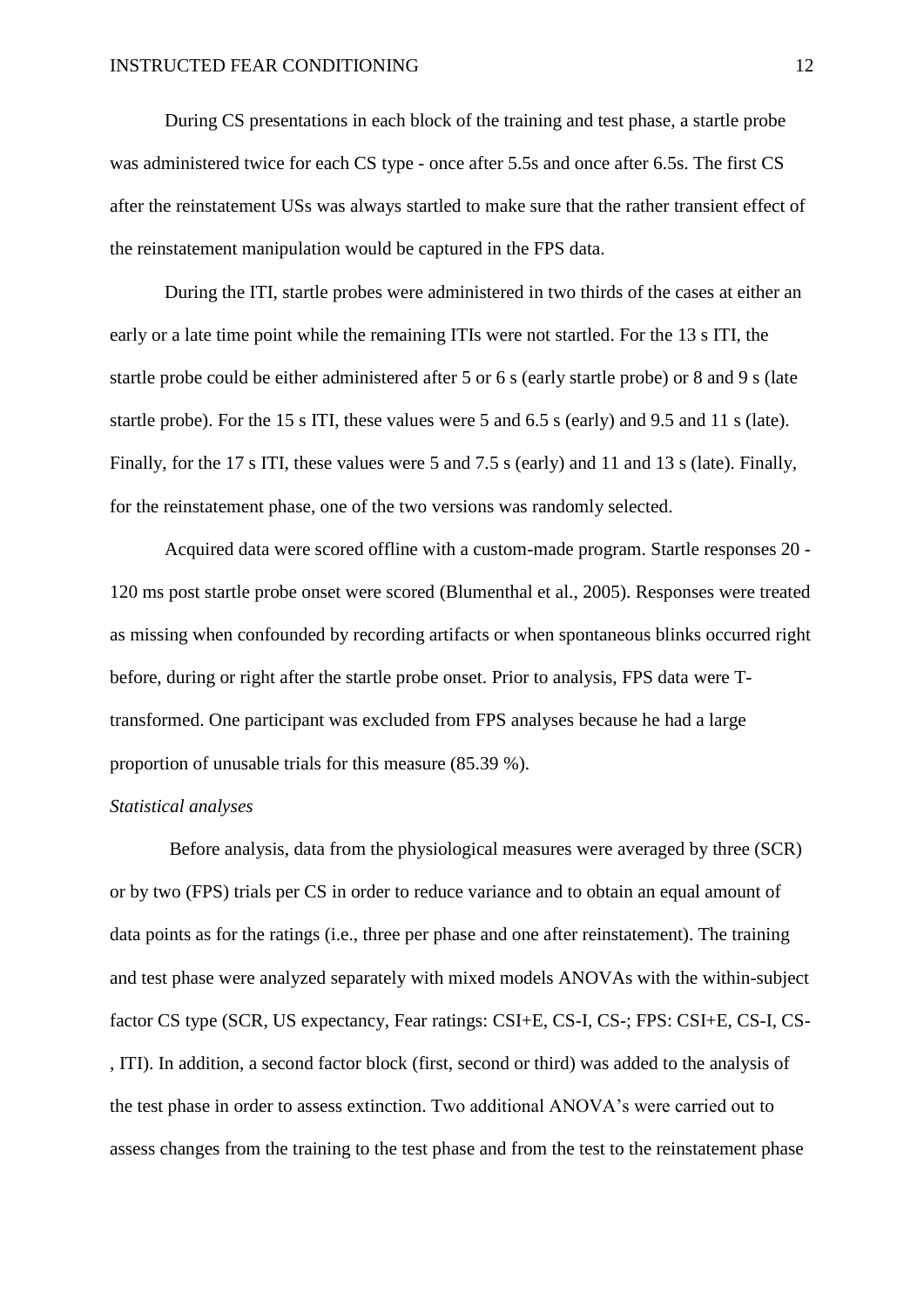respectively. First, the CSI+E/CS-I difference score for the training phase and the test phase was analyzed with a mixed model ANOVA with the factor phase (training, test). Second, responses from the last block of the test phase and the block after the reinstatement manipulation were compared with a phase (2) x CS type (for SCR: 3; for FPS: 4) mixed model ANOVA. For the reinstatement analysis, by trial results from the physiological measures were used because the reinstatement effect is transient (Haaker et al., 2014).

Greenhouse-Geisser corrections are reported when appropriate and the alpha level was set to .05.

#### Results

#### *Manipulation checks*

Four participants who rated believability as assessed by the custom-made questionnaire as 5 or less and one participant who consistently rated the US as pleasant and not painful in the post-experiment manipulation check ratings were excluded from the analyses (see the Materials and Participants sections). The remaining participants reported the instructions to be both clear (*mean* = 9.54,  $SD = 0.74$ ) and believable (*mean* = 9.18,  $SD =$ 0.90). Furthermore, participants generally reported the US to be both rather unpleasant (*mean pleasantness rating* = 3.22, *SD* = 2.00) and moderately painful (*mean pain rating* = 6.33, *SD* = 1.17). Similar ratings were given for the reinstatement USs (*mean pleasantness rating* = 2.58,  $SD = 1.93$ ; *mean pain rating* = 6.83,  $SD = 1.38$ ).

#### *Training phase*

During the training phase, a significant main effect of CS type was observed for all measures, all *p*-values < .001 (see Table 1, Figure 2). Conditioned responses were stronger for CSI+E and CS-I than for CS-, showing fear expression on all measures, all *p*-values ≤ .005, with the exception of SCRs for which the CS-I only elicited trend-wise stronger responses than the CS-,  $p = .075$ . Furthermore, the CSI+E elicited significantly stronger responses than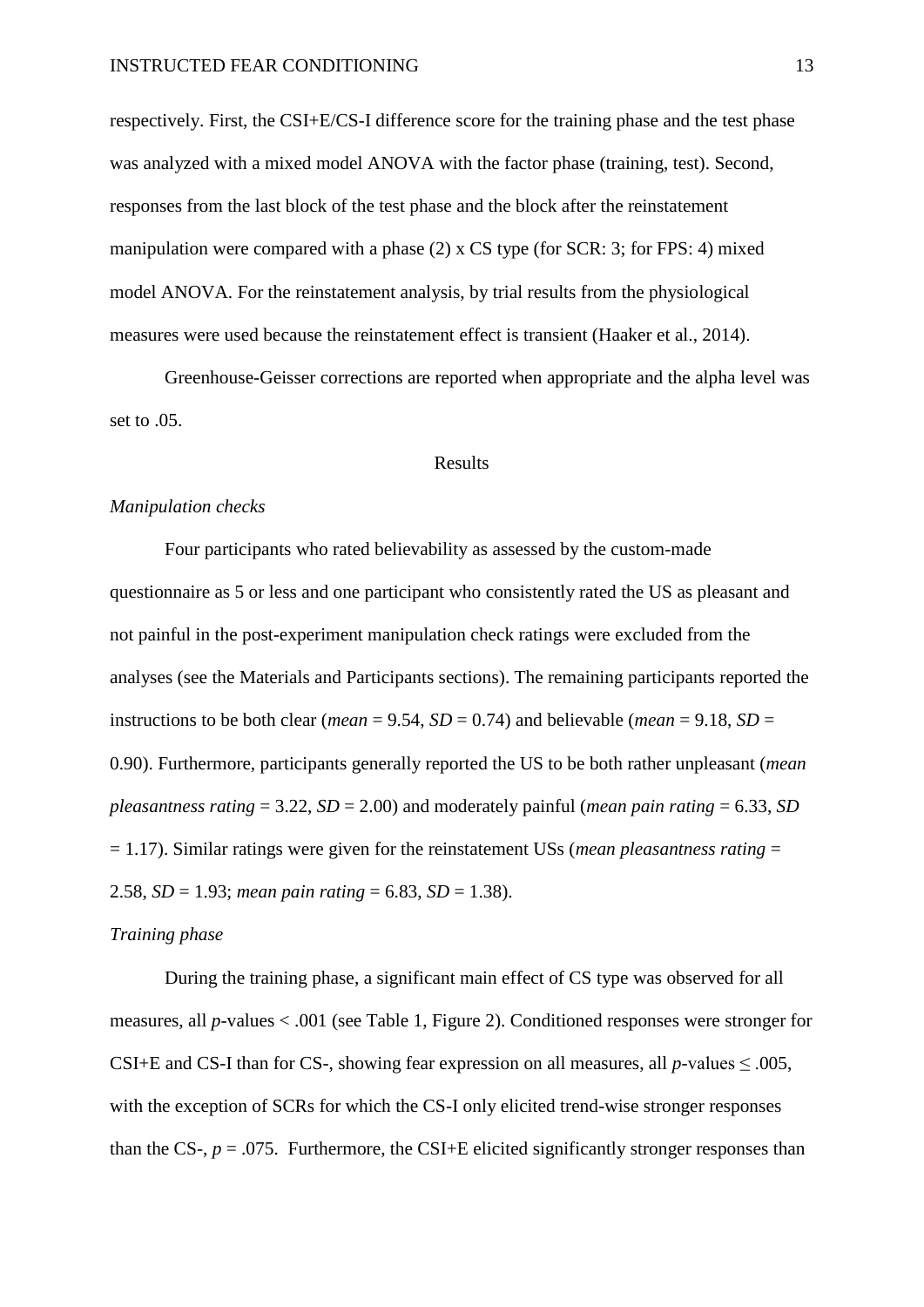the CS-I in Fear ratings, US expectancy and SCRs, all *p*-values < .009, and trend-wise stronger response in FPS,  $p = .072$  (see Table 1, Figure 2). Taken together, these results demonstrate enhanced cognitive and emotional responding during the training phase to the US-predictive CSI+E. Responses were, however, also enhanced to the CS-I despite instructions that this stimulus was explicitly safe during this but not a later experimental phase.

------ insert Figure 2 and Figure 3 about here ------

------ insert table 1-4 about here ------

## *Test phase*

In the test phase, a significant main effect of CS type was observed for all measures, all  $p$ -values  $\leq 0.001$ . Responses towards CSI+E and CS-I were significantly stronger than to the CS-, all *p*-values < .004 (see Table 2, Figure 2). In addition, CSI+E elicited significantly (US expectancy, Fear ratings, both *p*-values < .001) or trend-wise (FPS,  $p = .082$ )<sup>2</sup> stronger responses than CS-I, despite the fact that participants were told that both CSs would be equally predictive of the US during this experimental phase. For SCRs, however, there was no significant difference between CSI+E and CS-I,  $F(1,35)$  < 1. Thus, verbal instructions completely abolished differences between the merely instructed CS (CS-I) and the instructed and experienced CS (CSI+E) only in SCRs. For all other measures the effect of experience carried over from the training to the test phase which was reflected in a significantly or marginally maintained CSI+E/CS-I discrimination.

A significant main effect of block was also observed for all measures, all *p*-values < .001. Importantly, this main effect of block was qualified by an interaction between CS type and block for US expectancy, Fear ratings, and FPS, all *p*-values < .05. For US expectancy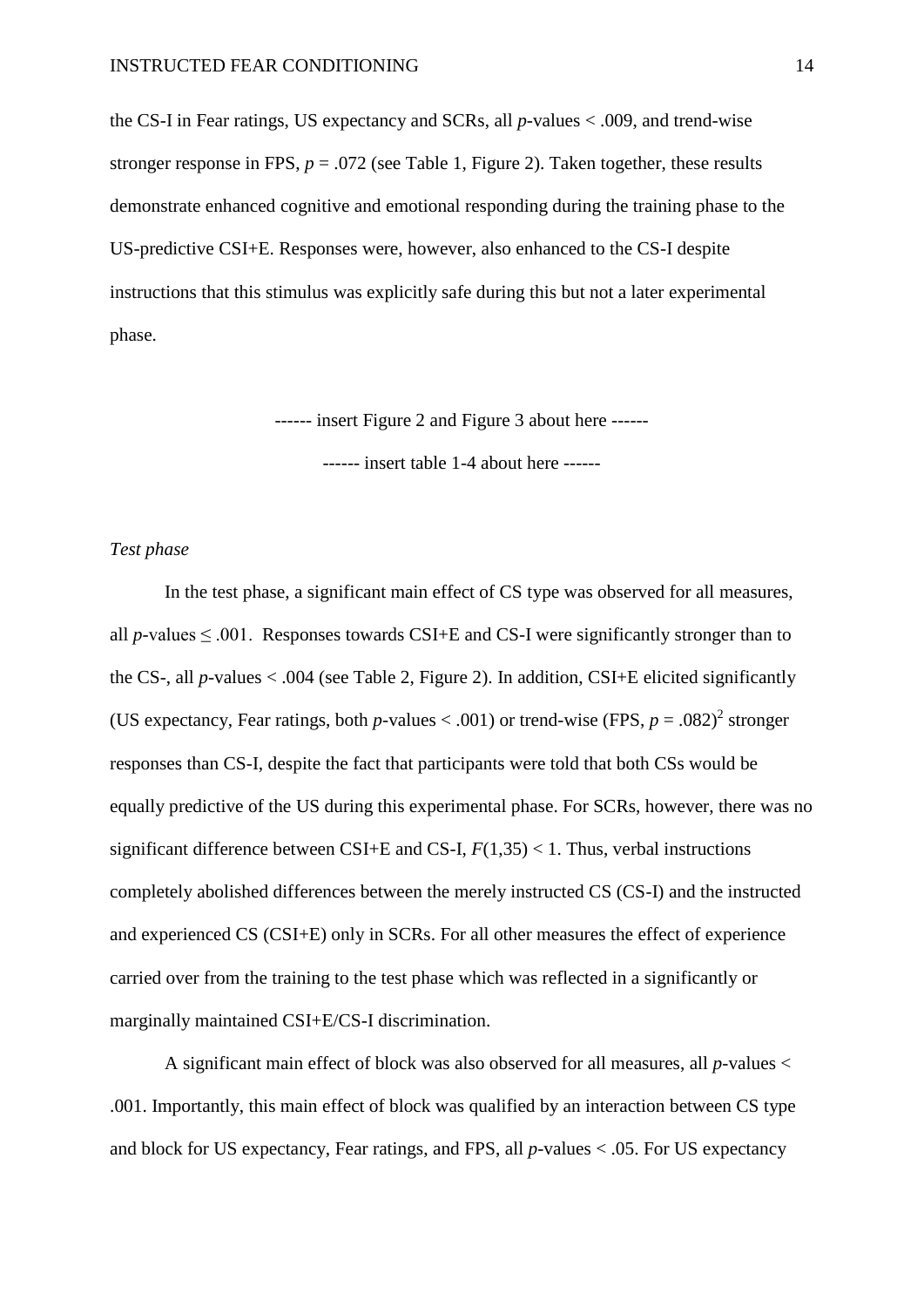and Fear ratings, this interaction was due to decreasing responses for both the CSI+E and CS-I relative to the CS- (i.e., extinction). For FPS, the interaction was due to extinction of responding towards CSI+E but not towards CS-I (see Table 2 for contrasts).

## *Comparing training and test phase*

As was noted by Raes et al. (2014), a change in the difference score between CS-I and CS- from training to test would show that there is not only an impact of threat information per se (i.e., that CS-I can be followed by the US), but also of the information about when the threat information is valid (i.e., that CS-I will be followed by the US only during test). We did indeed find that the CS-I/CS- difference was larger in the first block of the test phase than in the last block of the training phase for US expectancy, Fear ratings and SCR, all *p*-values < .03. For FPS, there was a weak trend in the same direction (*p* = .097, see Table 3 and Figure 3).

## *Reinstatement*

For all measures, there was a main effect of time (pre or post reinstatement manipulation), showing that fear generally increased after reinstatement (generalized reinstatement), all *p*-values < .05 (see Table 4, Figure 2).

A significant time x CS interaction,  $p = .021$ , was observed only for Fear ratings (differential reinstatement, see Table 4). This interaction was due to increased Fear ratings for CS-I in comparison to the CS- after the reinstatement manipulation ( $p = .014$ ), while response enhancement to the CSI+E following reinstatement did not differ from either response enhancement to the CS- or the CS-I (both  $p's \ge 0.105$ , see Table 4).

#### Discussion

The present study investigated the effect of actual CS-US contingency experience beyond verbal instructions on different autonomous and declarative measures in an instructed fear expression paradigm. We thereby extended previous work (Raes et al., 2014) by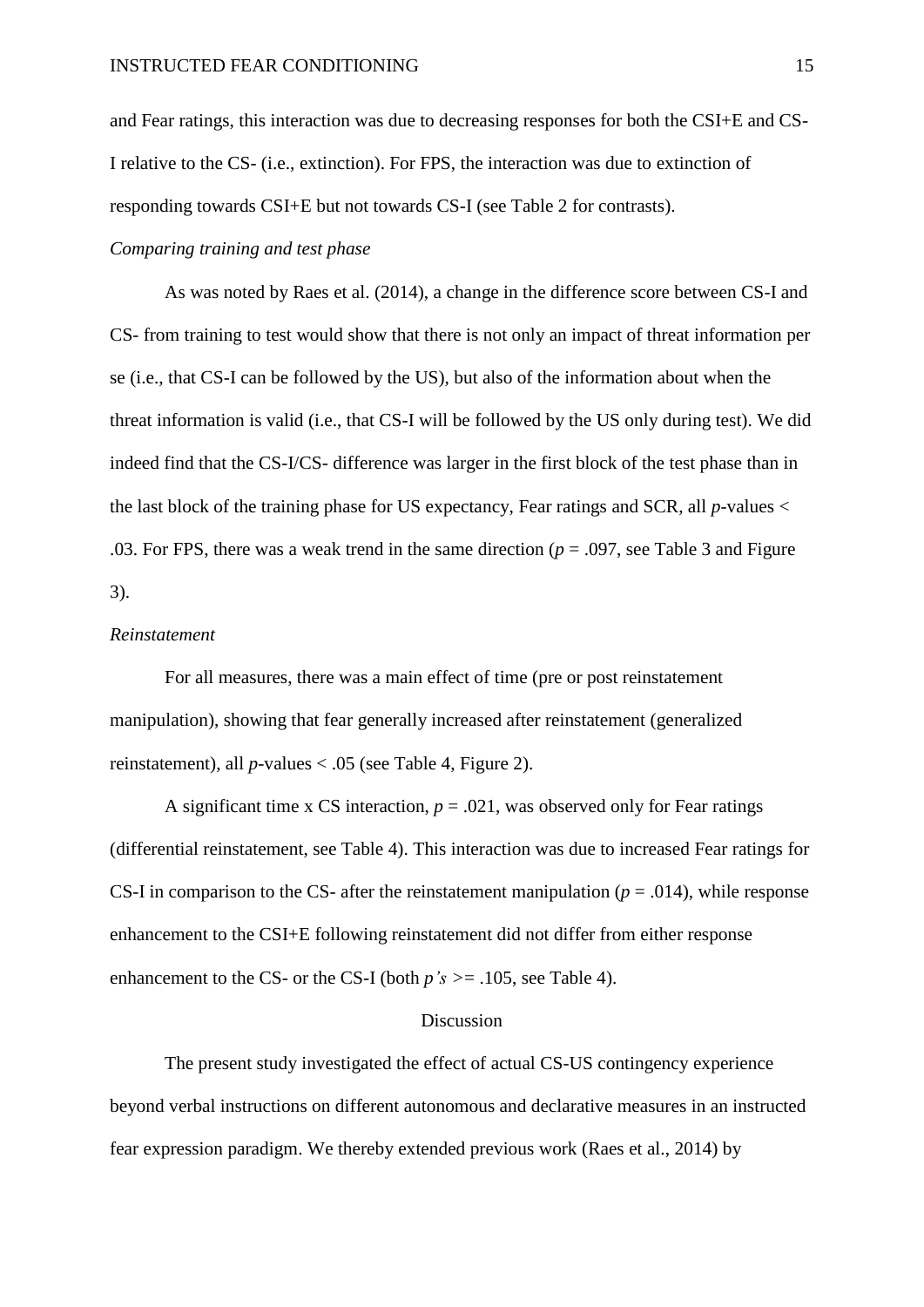including FPS as well as a reinstatement manipulation to the study. Thereby we were able to investigate for the first time reinstatement of fear to stimuli that differ in actual reinforcement experience but not in verbally assigned danger. Two CSs were explicitly told to predict US occurrence during the test phase of the experiment. Via a cover story participants were told that only one CS (CSI+E), but not the other (CS-I) would be followed by the US during an initial training phase. During the subsequent test phase however, contrary to instructions, none of the CSs were followed by the US.

We discuss three main findings: First, (a) CS-US contingency experience enhances fear reactions beyond the effect of verbal instructions in the test phase for subjective ratings (US expectancy, Fear) and (marginally) FPS reactions but not for SCRs and (b) discrimination between CS-I (instructed but never experienced) and the CS- became more pronounced from training to test for all dependent variables except for FPS, mirroring the provided information about CS-US contingencies. Second, verbal threat information can have profound effects that cannot be completely overridden by situational safety information ("better safe than sorry"). Finally, third, ROF does generally not differ for verbally transmitted fear with or without direct CS-US contingency experience. In the following, we will discuss these findings in depth.

First, results are in line with previous demonstrations that actual experience of CS-US contingencies enhances fear reactions beyond the effect of verbal instructions (Field & Storksen-Coulson, 2007; Raes et al., 2014). These and related results (e.g., Field & Storksen-Coulson, 2007) are in agreement with theories that highlight the role of conditioning in phobic fears which propose that a trauma should induce stronger effects when it matches previous beliefs (Mineka & Zinbarg, 2006). A previous study (Raes et al., 2014) observed such an additive effect of instruction and direct CS-US contingency experience only for Fear ratings but not any other dependent variable (SCRs, US expectancy). These findings could point to a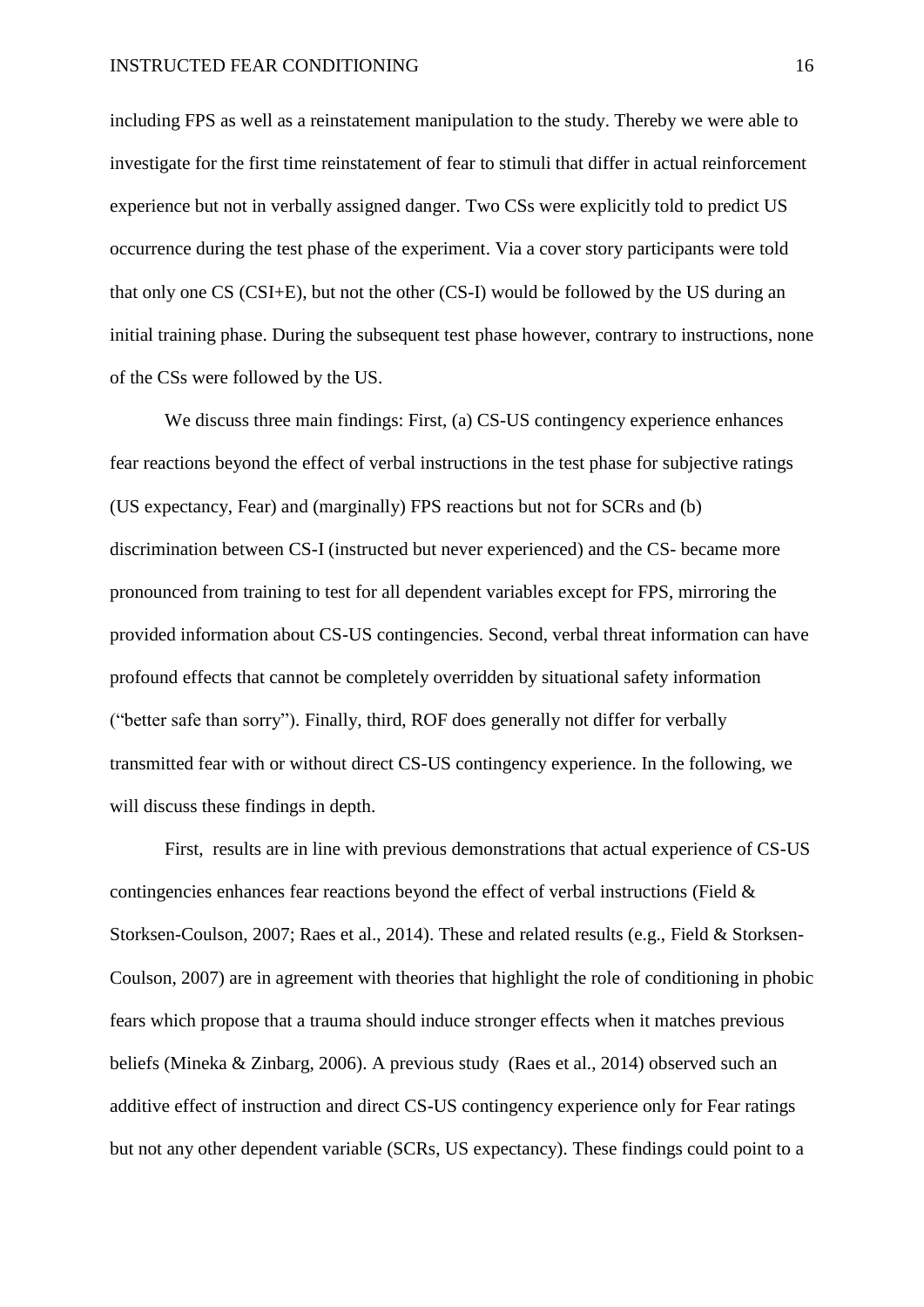difference between dependent measures that are thought to tap a more cognitive (US expectancy, SCRs) vs. emotional (Fear ratings) component of fear learning (e.g. Hamm & Weike, 2005; Sevenster et al., 2012a). The present study aimed at testing this hypothesis by including FPS as an additional dependent variable in the same paradigm. As in the previous study (Raes et al., 2014), no effect of direct CS-US contingency experience beyond the effect of contingency instruction (nonsignificant CSI+E/CS-I discrimination during test) was observed for SCRs. The significant CSI+E/CS-I discrimination observed during the training phase was completely abolished by instructions preceding the test phase and thus our results add to the interpretation of SCRs reflecting CS-US contingency knowledge (Hamm & Weike, 2005; Sevenster et al., 2012a). An effect of experience beyond instruction, as indicated by significant CSI+E/CS-I discrimination during the test phase was, however, evident for subjective ratings (both Fear and Expectancy ratings) and FPS (even though marginally significant). This maintained discrimination likely reflects remainders of the previous CSI+E-US contingency experience in the preceding training phase.

Based on this evidence, it seems unlikely that experience only adds an effect beyond instructions for measures that tap the emotional but not a rather cognitive component of fear or for measures that capture subjective ratings as opposed to psychophysiological reactions. In fact, interesting differences between both psychophysiological measures emerged. While FPS reactions during the test phase showed only marginal effects of both CS-US contingency experience during the preceding phase (marginal CSI+E/CS-I difference during test) and situational threat instruction provided before the test phase (marginal change in CS-I/CSdifference from training to test), SCRs were not influenced by direct CS-US contingency experience during the preceding phase (no CSI+E/CS-I difference during test) but were very sensitive to situational threat information (large change in CS-I/CS- difference from training to test). Thus, our results suggest that SCRs and FPS might be differentially sensitive to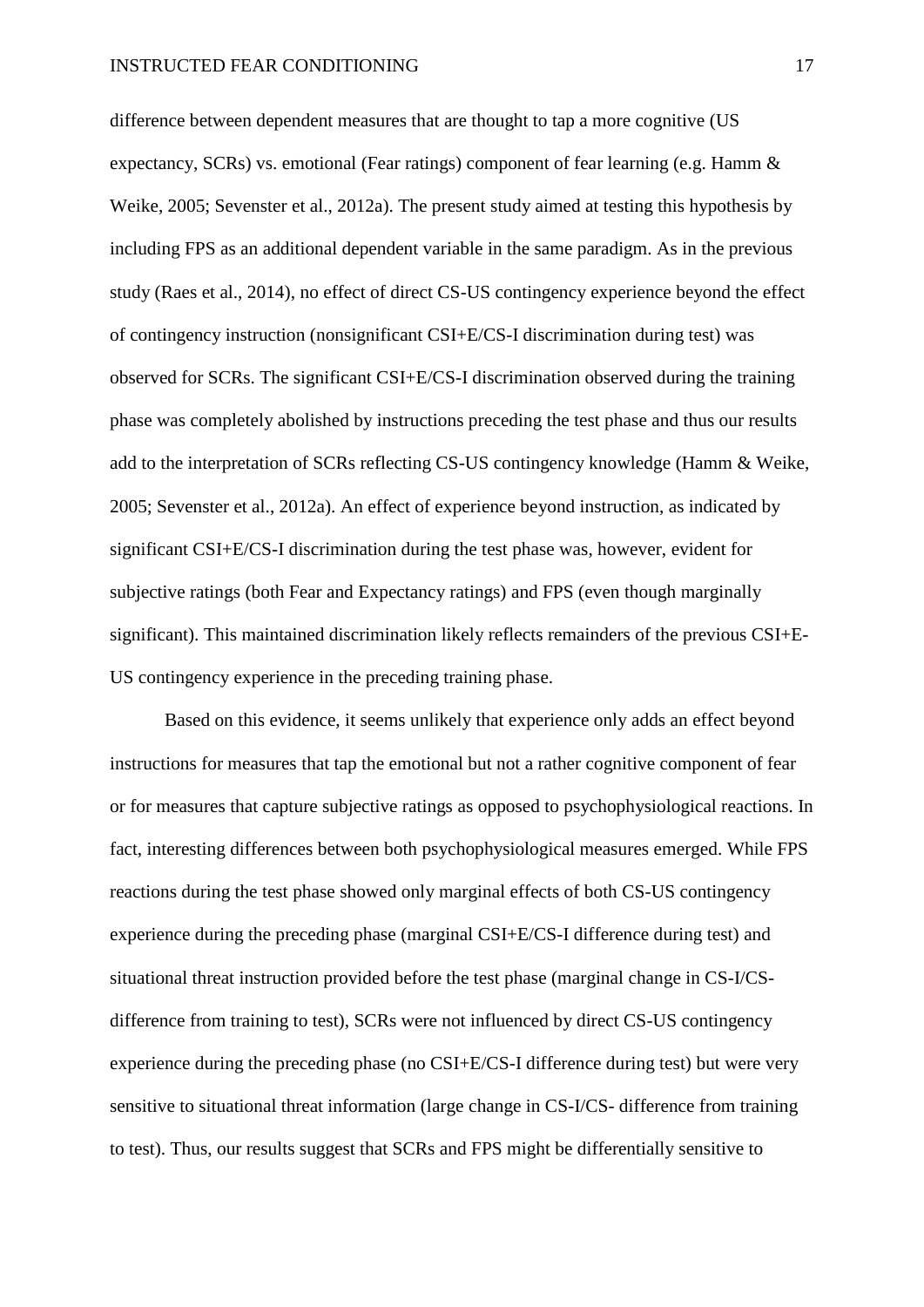contingency instructions and direct experience respectively. This is in line with previous studies that demonstrated that FPS is less affected by verbal instructions and explicit contingency knowledge than SCR or subjective ratings (Sevenster et al., 2012a, 2012b). Alternatively, FPS might follow the initial threat information that both CSs will at a later time point be predictive of the US. This is reflected in a weak CSI+E/CS-I discrimination for FPS while both CSI+E and CS-I are potentiated against the CS- and the ITI. In sum, our data replicate previous findings that show an additive effect of experience and verbal threat information that, however, does not emerge in the same way in different dependent variables. Furthermore these inconsistencies between different dependent measures highlight the importance of multimodal assessment (e.g., different subjective measures and psychophysiological indicators of fear; see also: Mauss and Robinson, 2009).

Second, it is striking that the CS-I, which was said to be predictive of the US only in a later experimental phase, but to be explicitly safe during the initial training phase, elicited responses that were significantly enhanced as compared to the CS- in all dependent measures. This observation replicates the results of Raes et al. (2014) and extends them to FPS as an additional dependent measure. Together, this suggests that verbal threat information for a specific stimulus can have profound effects on both cognitive and autonomous measures that cannot be completely overridden by situational safety information ("better safe than sorry"). However, it needs to be acknowledged that in the current design we did not employ CSs that were purely verbally or Pavlovian conditioned. During the training phase, the CS-I was paired with the placeholder US which may have allowed for conditioning (Hofmann, De Houwer, Perugini, Baeyens, & Crombez, 2010; White & Davey, 1989). This may have led to an overestimation of the impact of verbal instructions during the practice phase and an underestimation of the impact of CS-US pairing experience during the test phase (see Raes et al., 2014 for an extensive discussion of this issue).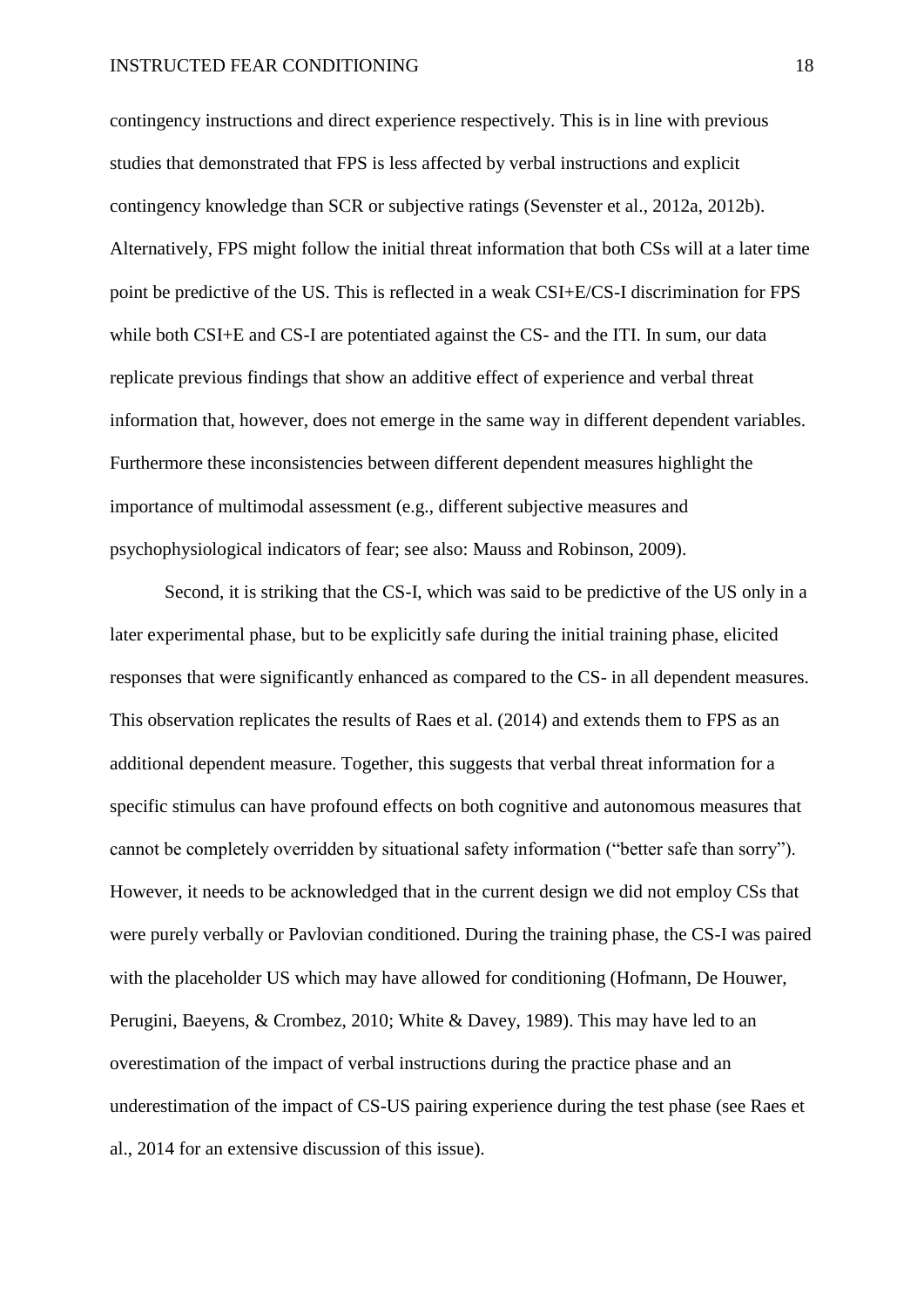Third, after reinstatement, non-differential response enhancement ('generalized reinstatement') was observed for all dependent measures as often seen in human differential conditioning studies in reinstatement (Dirikx, Vansteenwegen, Eelen, & Hermans, 2009; for a review see Haaker et al., 2014) and other return of fear manipulations (Vervliet et al., 2013). In addition to this general reinstatement, that affects all CSs in a similar way, differential ROF to the CS-I as compared to the CS- was observed only in Fear ratings ('differential reinstatement'). It is not uncommon in human studies that different dependent measures reflect a different quality (e.g., differential vs. generalized) of the reinstatement effect even in the same study (Haaker et al., 2014).

To date, the experimental and individual boundary of differential or generalized reinstatement as well as the mechanisms behind remain elusive (Dirikx et al., 2009; Haaker et al., 2014). The dissociation between these two qualities of reinstatement effects have only recently gained more attention. In rodent work on this topic nearly exclusively single-cue conditioning designs were used that do not allow for a discrimination between differential and generalized reinstatement effects, as there is only one conditioned stimulus. Differential conditioning protocols in turn allow for a dissociation between association-based and nonassociation based (e.g. sensitization) effect. However, it is important to note, that generalized reinstatement effects do not preclude genuine association-based mechanisms, as it may result from stimulus generalization and associative learning to the CS (discussed by Vervliet et al., 2013 in the context of renewal).

What is particularly striking with the present results is that the quantity and quality of reinstatement effects did not differ between both stimuli that were instructed to be predictive of the US, irrespective of whether this CS-US contingency was in fact experienced. These results might have important implications for clinical situations as they suggest that fears that are acquired via instructions have the same risk for relapse after treatment compared with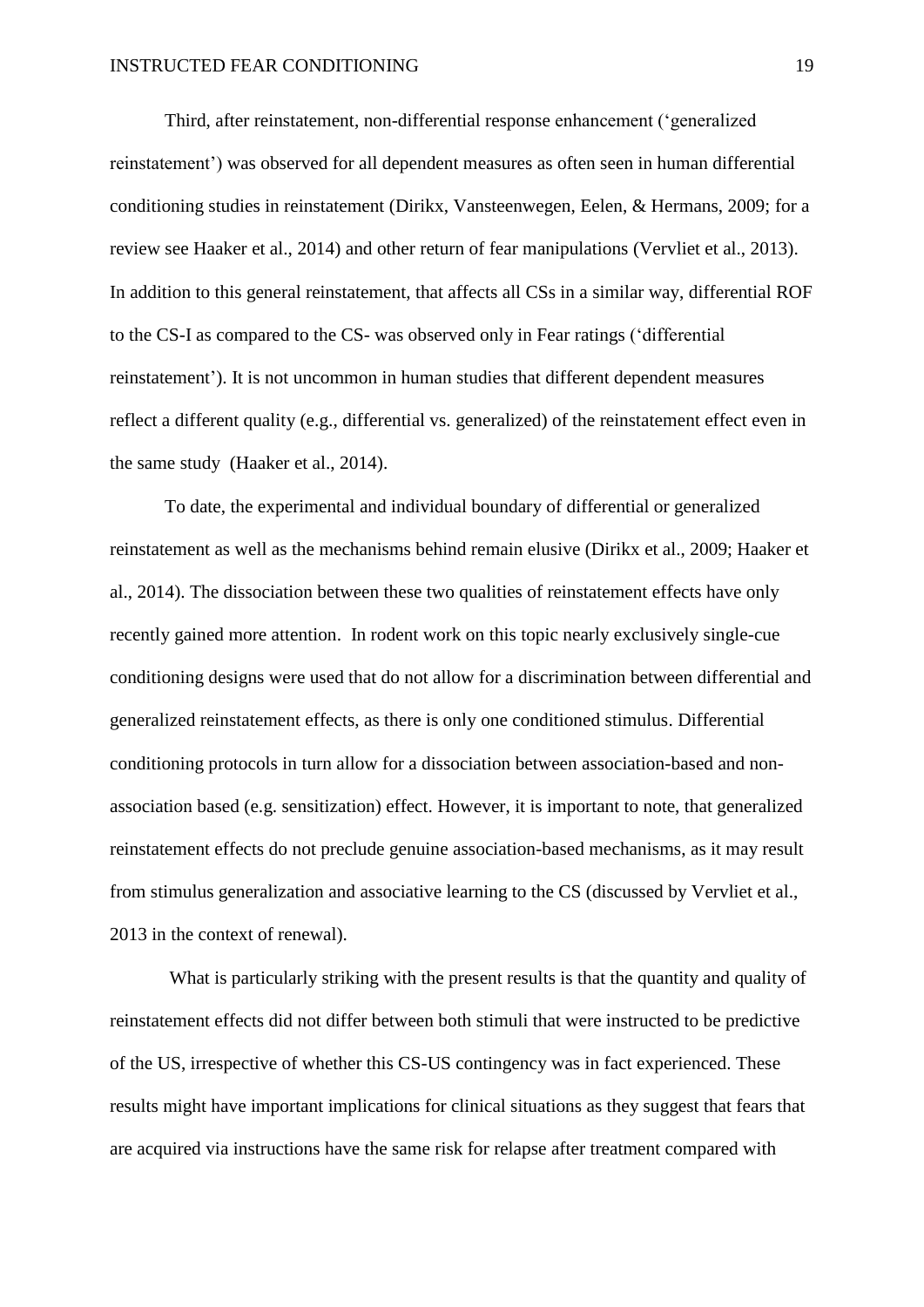fears that are acquired via the experience of aversive events. However, we cannot exclude that differences between our two CSs might arise under different conditions (Haaker et al., 2014). Nevertheless, our data illustrates how harmful and resistant verbally transmitted fears might be.

In line with the arguments put forward by Raes et al. (2014), we believe that our results put important constraints on theories of associative learning. Both experiments provide evidence that the actual experience of CS-US pairings can add to the effects of clear and believable contingency instructions. Associative learning models might explain this result by assuming that a CS-US association established on the basis of verbal instructions is further strengthened through subsequent CS-US pairings. Propositional models of associative learning, on the other hand, could argue that subsequent CS-US pairings add to the truth-value of propositions formed while receiving instructions. However, currently, both classes of models are underspecified with regard to the conditions under which actual experience can add to the effect of verbal instructions, which limits the possibility to interpret our data in favor of one model or the other (see Raes et al., 2014, for a more extensive discussion). Furthermore, models of associative learning will have to handle similarities and differences between different measures such as those observed in the current study. We have discussed dual-systems models in the introduction that highlight similarities between US expectancy ratings and SCRs in reflecting cognitive processing, which can be distinguished from measures that tap more into emotional processing such as FPS and Fear ratings (Hamm & Weike, 2005; Sevenster et al., 2012a). In the current study, however, CS-US pairings did not have the same effects on US expectancy and SCRs, which argues against the idea that both measures being affected by one common underlying (cognitive) factor. Dissociations between both measures have been reported before (e.g., Bechara et al., 1995; McAndrew, Jones, McLaren, & McLaren, 2012) while cognitive and emotional components of fear conditioning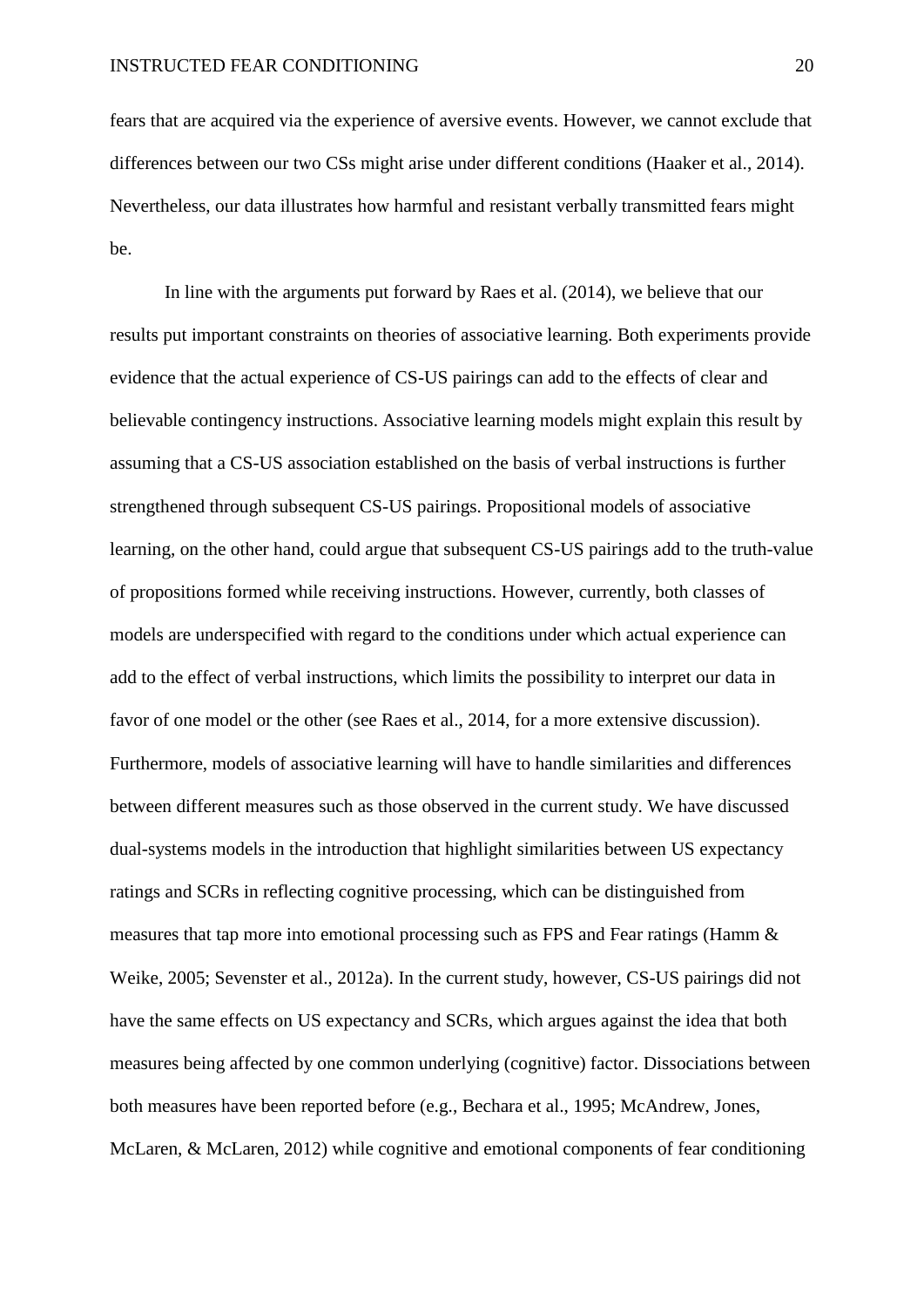sometimes converge (e.g., Costa, Bradley, & Lang, 2014; Dawson, Rissling, Schell, & Wilcox, 2007), questioning the classification into cognitive versus emotional measures. Thus, carefully designed experiments employing a multimodal approach will be invaluable to further refine and develop models of associative learning.

Our study might be extended in several ways. First, neutral stimuli were used as CSs in this experiment. It cannot be excluded that results would be different if fear-relevant or "biologically prepared" stimuli were used as CSs (Hugdahl & Öhman, 1977; Hugdahl, 1978; Lipp & Edwards, 2002), in particular as theories relying on conditioning models of phobic fears propose that a trauma should induce stronger effects when it matches previous beliefs (Mineka & Zinbarg, 2006). Hence, effects of actual CS-US pairings might be particularly pronounced when fear-relevant stimuli are used as CSs. Furthermore, it would also be interesting to investigate conditions in which the trauma does not match the beliefs, for instance, when a stimulus was previously experienced or instructed to be safe or has been predictive of a positive event (e.g. a reward). Previous studies with observational learning suggest that such prior positive information could be protective for later acquisition of fear (Egliston & Rapee, 2007; Mineka & Cook, 1986). Second, it would be interesting in future studies to not pair the CS-I during the training phase with the placeholder US. Such a procedure would allow us to strengthen the conclusion that CRs to CS-I during training are due to the threat instructions rather than to the pairings between CS-I and the placeholder. Related to this, it would be interesting to include a pretesting phase in which CRs to the CSs are measured before any instructions have been given. Including this phase would provide a baseline for each participant and each CS for the effect of the threat instructions. Finally, the fact that participants directly experienced the electro-tactile stimulus might have influenced how participants reacted to our threat instructions. Other studies investigating effects of threat instructions have often not exposed the participants to the US before the experiment (Olsson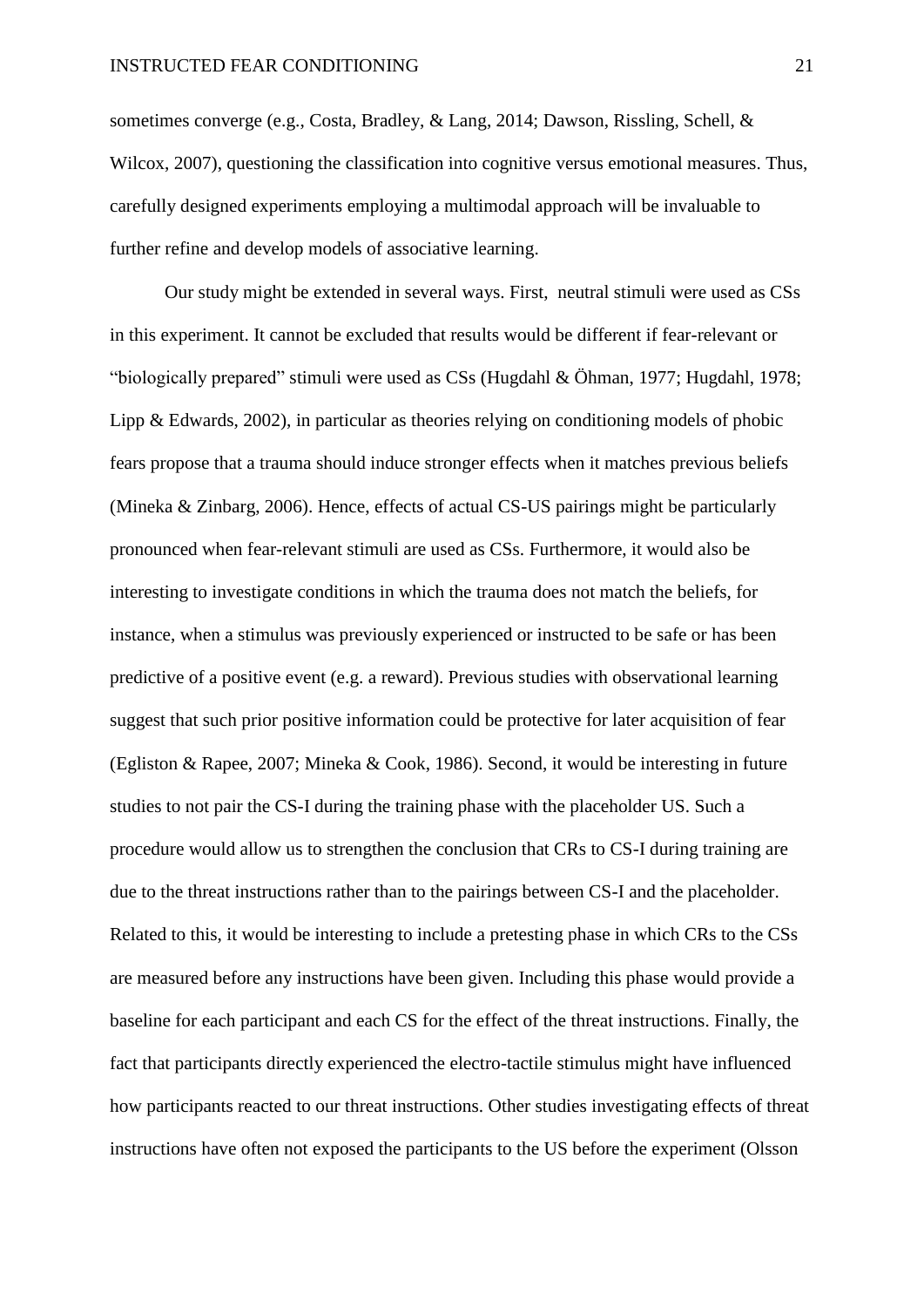& Phelps, 2004; Soeter & Kindt, 2012). In future studies it would certainly be worthwhile to compare the effect of threat instructions between groups of participants that did or did not directly experience the US.

In sum, our data demonstrate that instructions represent a very powerful tool for the acquisition of fear and that verbal threat information can only partly be overridden by later situational safety information. We also demonstrate that direct experience can, at least for some dependent measures, have an effect beyond contingency instructions. Importantly, ROF as a model for clinical relapse, did not differ for fears that are acquired through instructions with or without compound CS-US experience. Taken together we provide evidence for the power and persistence of verbal threat information but also highlight the importance of considering different pathways to fear (direct experience, instructions) and stress the importance of multimodal assessment in experimental research.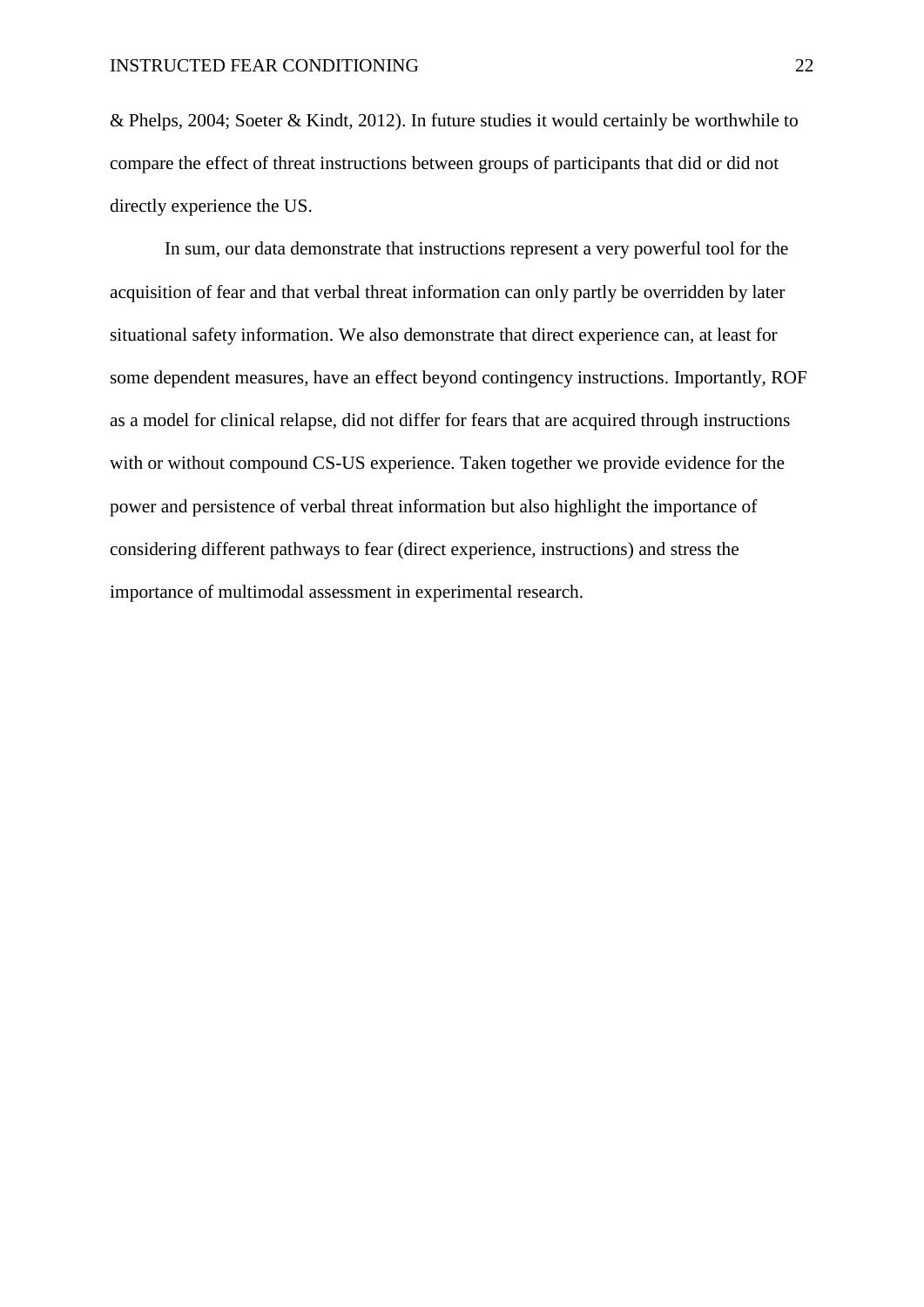# **Acknowledgements**

We would like to thank Dr. Matthias Gamer for providing the software for the SCR and FPS scoring.

The research reported in this paper was funded by the Interuniversity Attraction Poles Program initiated by the Belgian Science Policy Office (IUAPVII/33) and by Ghent University Methusalem Grant BOF09/01M00209.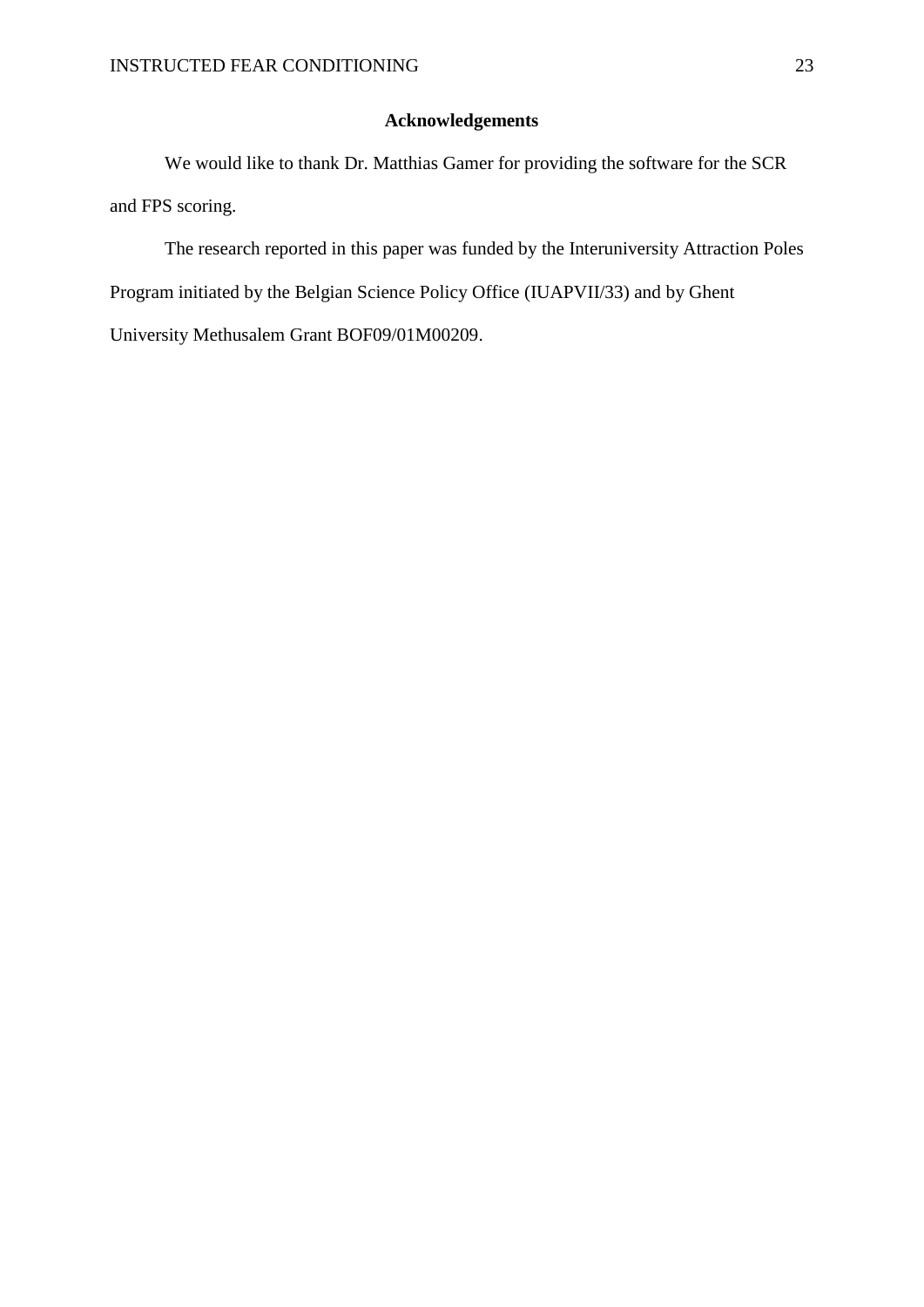### **References**

- Bechara, a., Tranel, D., Damasio, H., Adolphs, R., Rockland, C., & Damasio, A. (1995). Double dissociation of conditioning and declarative knowledge relative to the amygdala and hippocampus in humans. *Science*, *269*(5227), 1115–1118. doi:10.1126/science.7652558
- Beckers, T., Krypotos, A.-M., Boddez, Y., Effting, M., & Kindt, M. (2013). What's wrong with fear conditioning? *Biological Psychology*, *92*(1), 90–96. doi:10.1016/j.biopsycho.2011.12.015
- Blumenthal, T. D., Cuthbert, B. N., Filion, D. L., Hackley, S., Lipp, O. V, & van Boxtel, A. (2005). Committee report: Guidelines for human startle eyeblink electromyographic studies. *Psychophysiology*, *42*(1), 1–15. doi:10.1111/j.1469-8986.2005.00271.x
- Boucsein, W., Fowles, D. C., Grimnes, S., Ben-Shakhar, G., Roth, W. T., Dawson, M. E., & Filion, D. L. (2012). Publication recommendations for electrodermal measurements. *Psychophysiology*, *49*(8), 1017–1034. doi:10.1111/j.1469-8986.2012.01384.x
- Bouton, M. E., & Bolles, R. C. (1979). Role of conditioned contextual stimuli in reinstatement of extinguished fear. *Journal of Experimental Psychology. Animal Behavior Processes*, *5*(4), 368–378. doi:10.1037/0097-7403.5.4.368
- Cook, S. W., & Harris, R. E. (1937). The verbal conditioning of the galvanic skin reflex. *Journal of Experimental Psychology*, *21*(2), 202–210. doi:10.1037/h0063197
- Costa, V. D., Bradley, M. M., & Lang, P. J. (2015). From threat to safety: Instructed reversal of defensive reactions. *Psychophysiology*, *52*(3), 325–332. doi:10.1111/psyp.12359
- Davis, M. (2006). Neural systems involved in fear and anxiety measured with fear-potentiated startle. *The American Psychologist*, *61*(8), 741–756. doi:10.1037/0003-066X.61.8.741
- Dawson, M. E., Rissling, A. J., Schell, A. M., & Wilcox, R. (2007). Under what conditions can human affective conditioning occur without contingency awareness? Test of the evaluative conditioning paradigm. *Emotion*, *7*(4), 755–66. doi:10.1037/1528- 3542.7.4.755
- Dawson, M., Schell, A., & Banis, H. (1986). Greater resistance to extinction of electrodermal responses conditioned to potentially phobic CSs: A noncognitive process? *Psychophysiology*, *23*(5), 552–561. doi:10.1111/j.1469-8986.1986.tb00673.x
- De Houwer, J. (2009). The propositional approach to associative learning as an alternative for association formation models. *Learning & Behavior*, *37*(1), 1–20. doi:10.3758/LB.37.1.1
- Dirikx, T., Vansteenwegen, D., Eelen, P., & Hermans, D. (2009). Non-differential return of fear in humans after a reinstatement procedure. *Acta Psychologica*, *130*(3), 175–82. doi:10.1016/j.actpsy.2008.12.002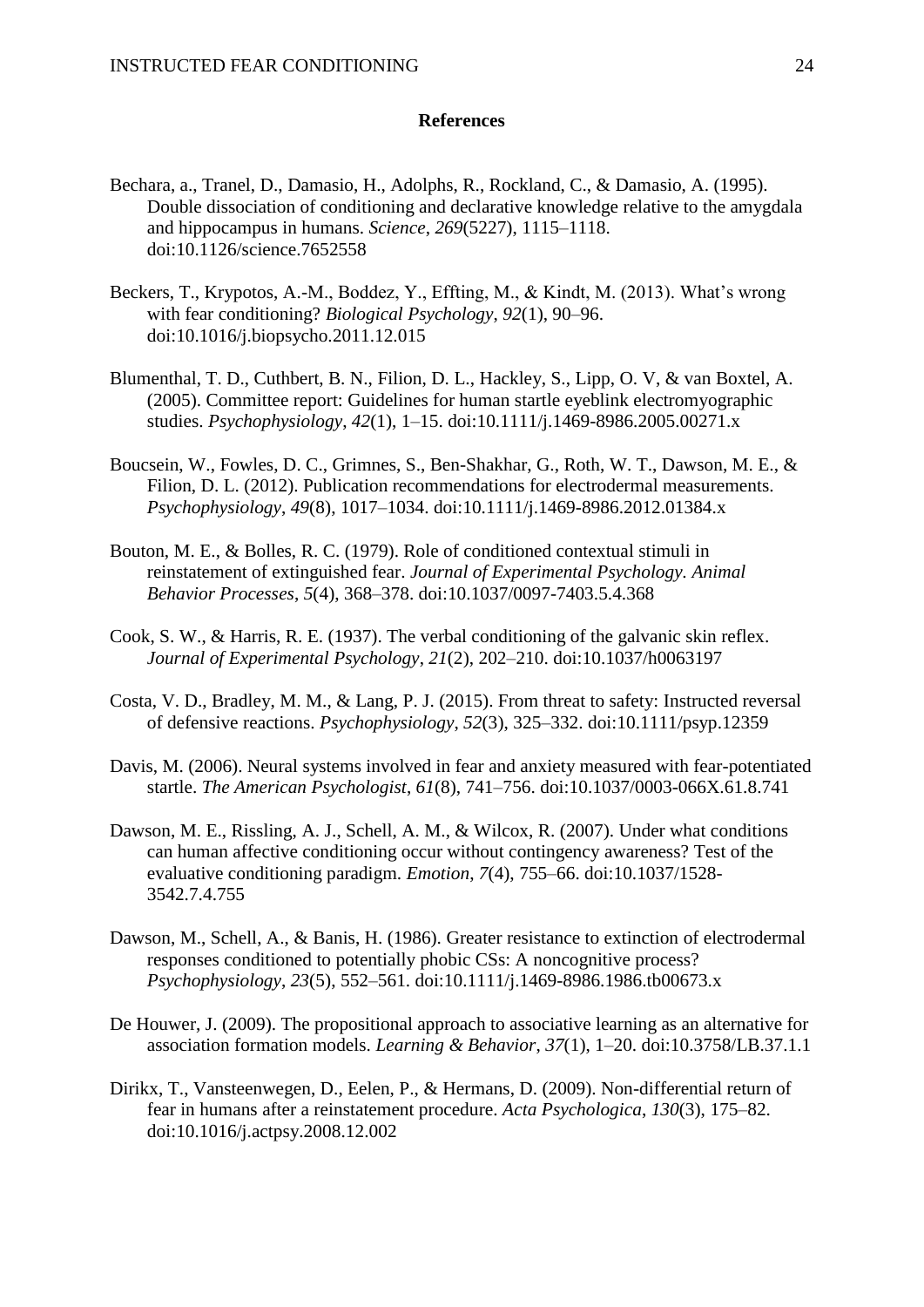- Egliston, K.-A., & Rapee, R. M. (2007). Inhibition of fear acquisition in toddlers following positive modelling by their mothers. *Behaviour Research and Therapy*, *45*(8), 1871–82. doi:10.1016/j.brat.2007.02.007
- Field, A. P. (2006). Is conditioning a useful framework for understanding the development and treatment of phobias? *Clinical Psychology Review*, *26*(7), 857–875. doi:10.1016/j.cpr.2005.05.010
- Field, A. P., & Storksen-Coulson, H. (2007). The interaction of pathways to fear in childhood anxiety: a preliminary study. *Behaviour Research and Therapy*, *45*(12), 3051–3059. doi:10.1016/j.brat.2007.09.001
- Golkar, A., Selbing, I., Flygare, O., Ohman, A., & Olsson, A. (2013). Other people as means to a safe end: vicarious extinction blocks the return of learned fear. *Psychological Science*, *24*(11), 2182–2190. doi:10.1177/0956797613489890
- Grillon, C., Ameli, R., Woods, S. W., Merikangas, K., & Davis, M. (1991). Fear-Potentiated Startle in Humans: Effects of Anticipatory Anxiety on the Acoustic Blink Reflex. *Psychophysiology*, *28*(5), 588–595. doi:10.1111/j.1469-8986.1991.tb01999.x
- Grings, W. W. (1973). Cognitive factors in electrodermal conditioning. *Psychological Bulletin*, *79*(3), 200–210. doi:10.1037/h0033883
- Haaker, J., Golkar, A., Hermans, D., & Lonsdorf, T. B. (2014). A review on human reinstatement studies: an overview and methodological challenges. *Learning & Memory*, *21*(9), 424–440. doi:10.1101/lm.036053.114
- Hamm, A. O., & Weike, A. I. (2005). The neuropsychology of fear learning and fear regulation. *International Journal of Psychophysiology*, *57*(1), 5–14. doi:10.1016/j.ijpsycho.2005.01.006
- Hofmann, W., De Houwer, J., Perugini, M., Baeyens, F., & Crombez, G. (2010). Evaluative conditioning in humans: a meta-analysis. *Psychological Bulletin*, *136*(3), 390–421. doi:10.1037/a0018916
- Hugdahl, K. (1978). Electrodermal conditioning to potentially phobic stimuli: effects of instructed extinction. *Behaviour Research and Therapy*, *16*(5), 315–321. doi:10.1016/0005-7967(78)90001-3
- Hugdahl, K., & Öhman, A. (1977). Effects of instruction on acquisition and extinction of electrodermal responses to fear-relevant stimuli. *Journal of Experimental Psychology. Human Learning and Memory*, *3*(5), 608–618. doi:10.1037/0278-7393.3.5.608
- Lang, P. J., Bradley, M. M., & Cuthbert, B. N. (1990). Emotion, attention, and the startle reflex. *Psychological Review*, *97*(3), 377–395. doi:10.1037/0033-295X.97.3.377
- Lipp, O. V., & Edwards, M. S. (2002). Effect of Instructed Extinction on Verbal and Autonomic Indices of Pavlovian Learning with Fear-Relevant and Fear-Irrelevant Conditional Stimuli. *Journal of Psychophysiology*, *16*(3), 176–186. doi:10.1027//0269- 8803.16.3.176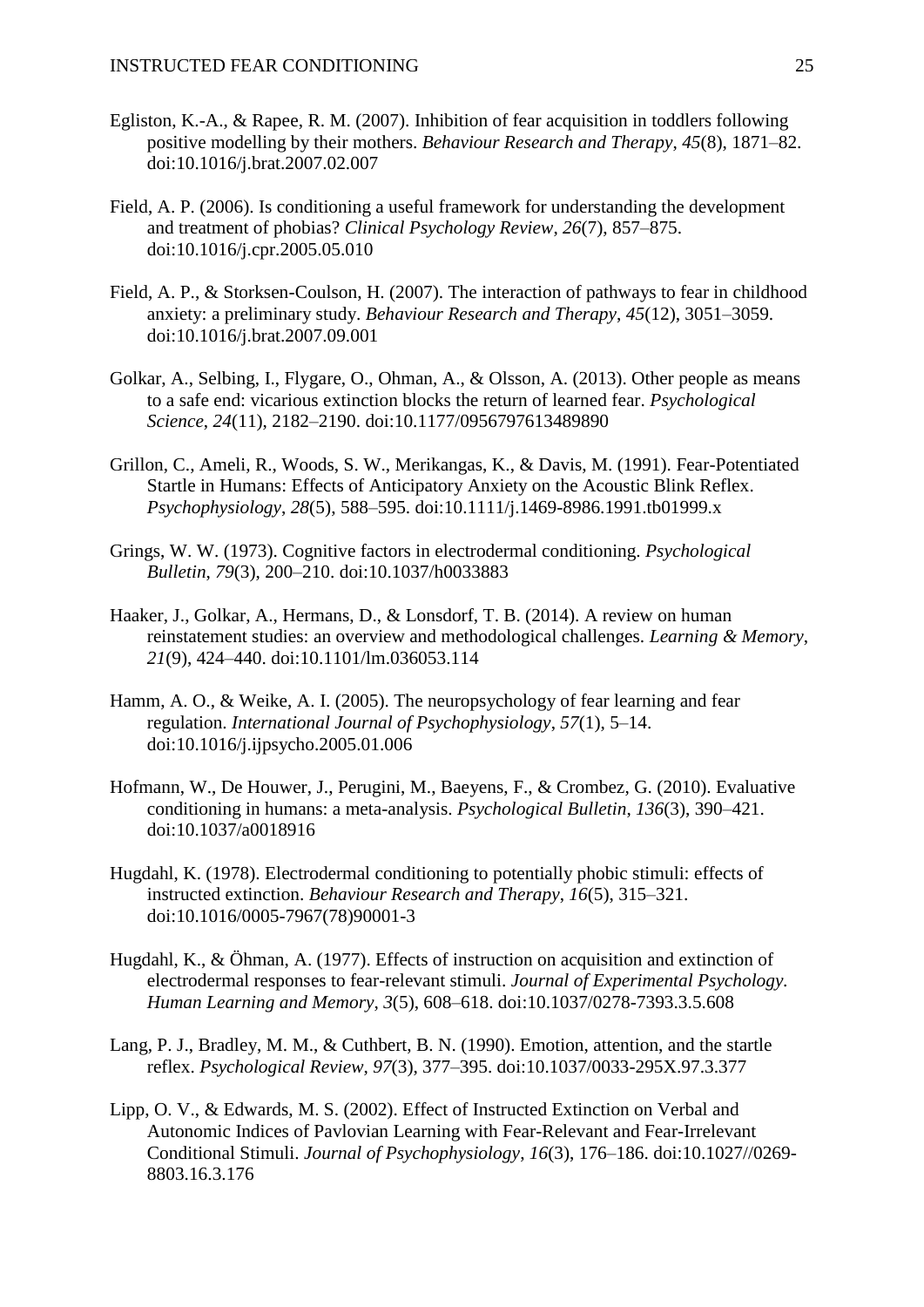- Lovibond, P. F. (2003). Causal beliefs and conditioned responses: Retrospective revaluation induced by experience and by instruction. *Journal of Experimental Psychology: Learning, Memory, and Cognition*, *29*(1), 97–106. doi:10.1037/0278-7393.29.1.97
- Mauss, I., & Robinson, M. D. (2009). Measures of emotion: A review. *Cognition and Emotion*, *23*(2), 209–237. doi:10.1080/02699930802204677
- McAndrew, a, Jones, F. W., McLaren, R. P., & McLaren, I. P. L. (2012). Dissociating expectancy of shock and changes in skin conductance: an investigation of the Perruchet effect using an electrodermal paradigm. *Journal of Experimental Psychology. Animal Behavior Processes*, *38*(2), 203–8. doi:10.1037/a0026718
- McNally, R. J. (1981). Phobias and preparedness: instructional reversal of electrodermalconditioning to fear-relevant stimuli. *Psychological Reports*, *48*(1), 175– 80. doi:10.2466/pr0.1981.48.1.175
- Mineka, S., & Cook, M. (1986). Immunization against the observational conditioning of snake fear in rhesus monkeys. *Journal of Abnormal Psychology*, *95*(4), 307–18. doi:10.1037/0021-843X.95.4.307
- Mineka, S., & Zinbarg, R. (2006). A contemporary learning theory perspective on the etiology of anxiety disorders: it's not what you thought it was. *The American Psychologist*, *61*(1), 10–26. doi:10.1037/0003-066X.61.1.10
- Mitchell, C. J., De Houwer, J., & Lovibond, P. F. (2009). The propositional nature of human associative learning. *The Behavioral and Brain Sciences*, *32*(2), 183–98; discussion 198– 246. doi:10.1017/S0140525X09000855
- Öhman, A., & Mineka, S. (2001). Fears, phobias, and preparedness: Toward an evolved module of fear and fear learning. *Psychological Review*, *108*(3), 483–522. doi:10.1037//0033-295X.108.3.483
- Olsson, A., & Phelps, E. a. (2004). Learned fear of "unseen" faces after Pavlovian, observational, and instructed fear. *Psychological Science*, *15*(12), 822–828. doi:10.1111/j.0956-7976.2004.00762.x
- Olsson, A., & Phelps, E. a. (2007). Social learning of fear. *Nature Neuroscience*, *10*(9), 1095– 1102. doi:10.1038/nn1968
- Rachman, S. (1977). The conditioning theory of fear-acquisition: a critical examination. *Behaviour Research and Therapy*, *15*(5), 375–387. doi:10.1016/0005-7967(77)90041-9
- Raes, A. K., De Houwer, J., De Schryver, M., Brass, M., & Kalisch, R. (2014). Do CS-US Pairings Actually Matter? A Within-Subject Comparison of Instructed Fear Conditioning with and without Actual CS-US Pairings. *PloS One*, *9*(1), e84888. doi:10.1371/journal.pone.0084888
- Reiss, S. (1980). Pavlovian conditioning and human fear: An expectancy model. *Behavior Therapy*, *11*(3), 380–396. doi:10.1016/S0005-7894(80)80054-2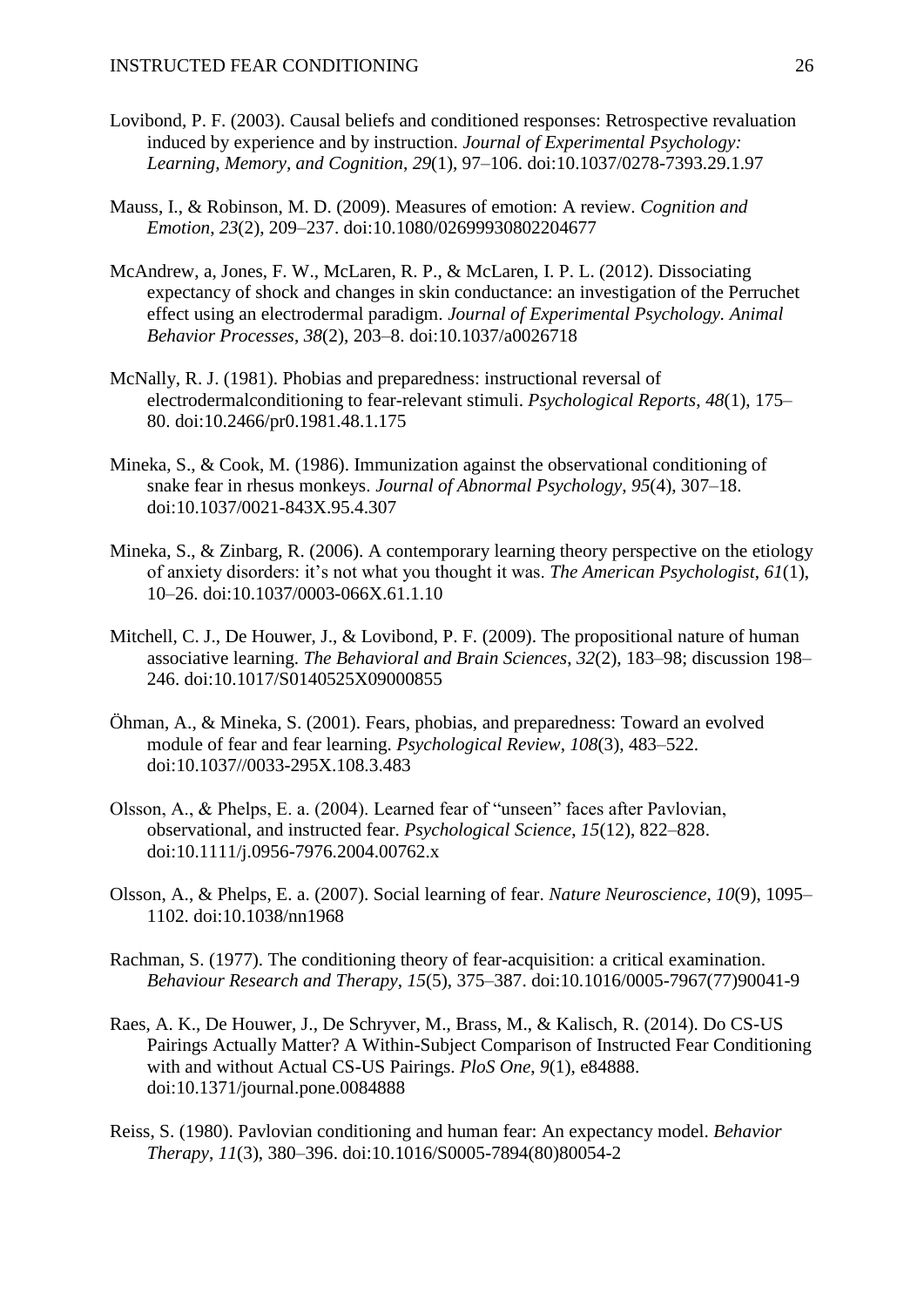- Rescorla, R. a, & Heth, C. D. (1975). Reinstatement of fear to an extinguished conditioned stimulus. *Journal of Experimental Psychology. Animal Behavior Processes*, *1*(1), 88–96. doi:10.1037/0097-7403.1.1.88
- Sevenster, D., Beckers, T., & Kindt, M. (2012a). Instructed extinction differentially affects the emotional and cognitive expression of associative fear memory. *Psychophysiology*, *49*(10), 1426–1435. doi:10.1111/j.1469-8986.2012.01450.x
- Sevenster, D., Beckers, T., & Kindt, M. (2012b). Retrieval per se is not sufficient to trigger reconsolidation of human fear memory. *Neurobiology of Learning and Memory*, *97*(3), 338–345. doi:10.1016/j.nlm.2012.01.009
- Sevenster, D., Beckers, T., & Kindt, M. (2014). Fear conditioning of SCR but not the startle reflex requires conscious discrimination of threat and safety. *Frontiers in Behavioral Neuroscience*, *8*(32). doi:10.3389/fnbeh.2014.00032
- Soeter, M., & Kindt, M. (2012). Erasing fear for an imagined threat event. *Psychoneuroendocrinology*, *37*(11), 1769–1779. doi:10.1016/j.psyneuen.2012.03.011
- Spielberger, C. D., Gorsuch, R. L., Lushene, R., Vagg, P. R., & Jacobs, G. A. (1983). *Manual for the State-Trait Anxiety Inventory*. Palo Alto, CA: Consulting Psychologists Press.
- Ugland, C. C. O., Dyson, B. J., & Field, A. P. (2013). An ERP study of the interaction between verbal information and conditioning pathways to fear. *Biological Psychology*, *92*(1), 69–81. doi:10.1016/j.biopsycho.2012.02.003
- Vervliet, B., Baeyens, F., Van den Bergh, O., & Hermans, D. (2013). Extinction, generalization, and return of fear: A critical review of renewal research in humans. *Biological Psychology*, *92*(1), 51–58. doi:10.1016/j.biopsycho.2012.01.006
- White, K., & Davey, G. C. L. (1989). Sensory preconditioning and UCS inflation in human "fear" conditioning. *Behaviour Research and Therapy*, *27*(2), 161–166. doi:10.1016/0005-7967(89)90074-0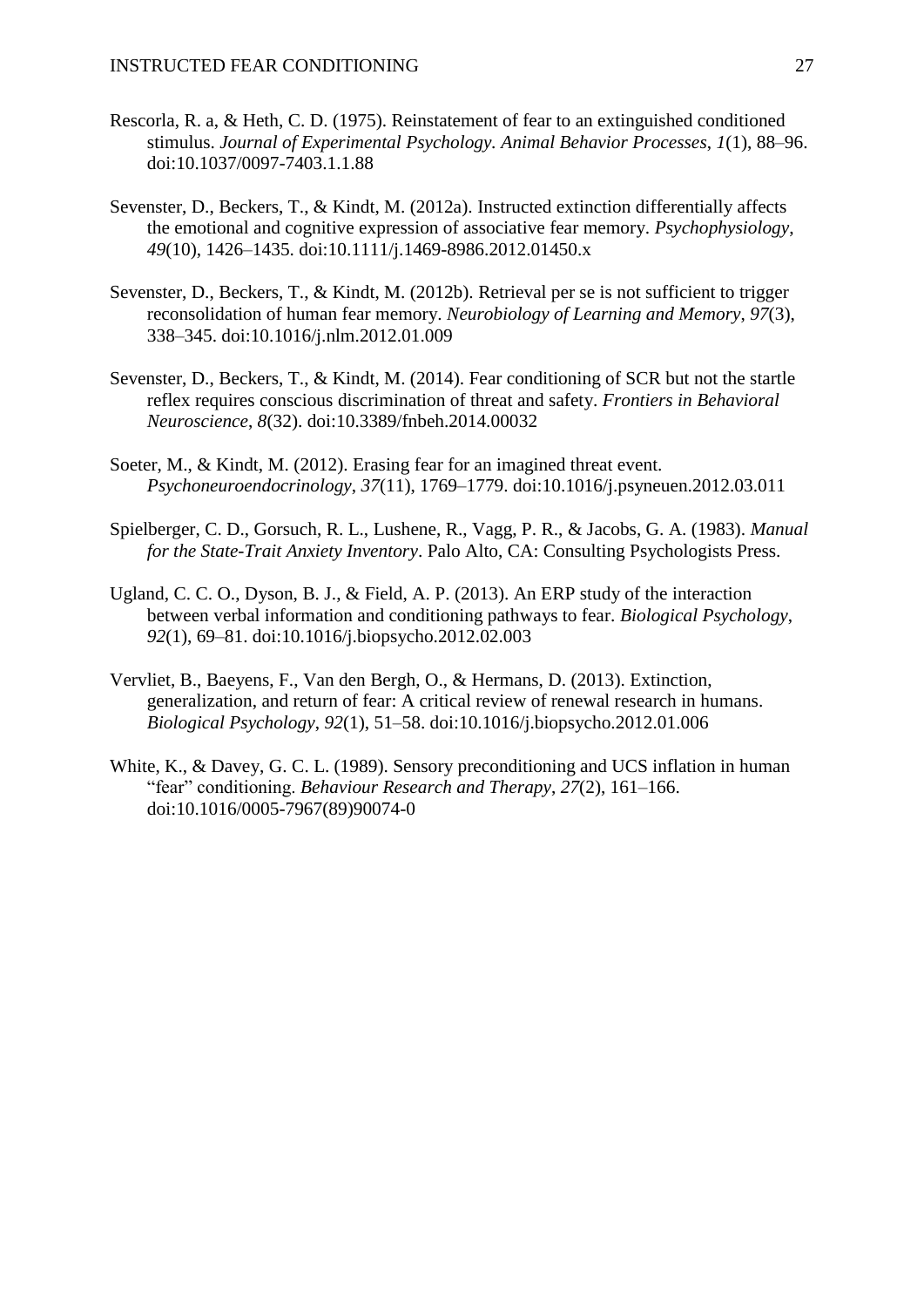#### **Tables**

| <b>DV</b>     | df          | F     | <b>Partial Eta<sup>2</sup></b> | <i>p</i> -value | <b>Contrasts</b> |
|---------------|-------------|-------|--------------------------------|-----------------|------------------|
| US expectancy | 1.75, 61.23 | 65.98 | .65                            | < .001          |                  |
| Fear ratings  | 2,70        | 63.01 | .64                            | < .001          | a <sub>2</sub>   |
| <b>SCR</b>    | 2,70        | 9.03  | .21                            | < .001          | a <sub>3</sub>   |
| <b>FPS</b>    | 3, 102      | 17.40 | .34                            | < .001          | b                |

**Table 1.** Main effect of CS type for the training phase.

**DV:** dependent variable

<sup>a</sup>All stimuli differ significantly or trend-wise  $(p < .1)$  from each other:

1: CSI+E vs. CS-: *F*(1, 35) = 208.70, *p* < .001, *Partial Eta²* = .86; CS-I vs. CS-: *F*(1, 35) = 32.80, *p* < .001, *Partial Eta²* = .48; CSI+E vs. CS-I: *F*(1, 35) = 22.82, *p* < .001, *Partial Eta²* = .40

2: CSI+E vs. CS-: *F*(1, 35) = 126.91, *p* < .001, *Partial Eta²* = .78; CS-I vs. CS-: *F*(1, 35) = 45.24, *p* < .001, *Partial Eta²* = .56; CSI+E vs. CS-I: *F*(1,35) = 19.06, *p* < .001, *Partial Eta²* = .35

3: CSI+E vs. CS-: *F*(1, 35) = 14.62, *p* = .001, *Partial Eta²* = .30; CS-I vs. CS-: *F*(1, 35) = 3.37, *p* = .075, *Partial Eta²* = .09; CSI+E vs. CS-I: *F*(1, 35) = 7.57, *p* = .009, *Partial Eta²* = .18

#### **<sup>b</sup>No difference between CS- and ITI, all other contrast are significant or trend-wise**  $(p < 1)$ **:**

CSI+E vs. CS-:  $F(1, 34) = 28.08$ ,  $p < .001$ , *Partial Eta*<sup>2</sup> = .45; CS-I vs. CS-:  $F(1, 34) = 11.62$ ,  $p = .002$ , *Partial Eta²* = .26; CSI+E vs. CS-I: *F*(1, 34) = 3.44, *p* = .072, *Partial Eta²* = .09; ITI vs. CS-: *F*(1, 34) < 1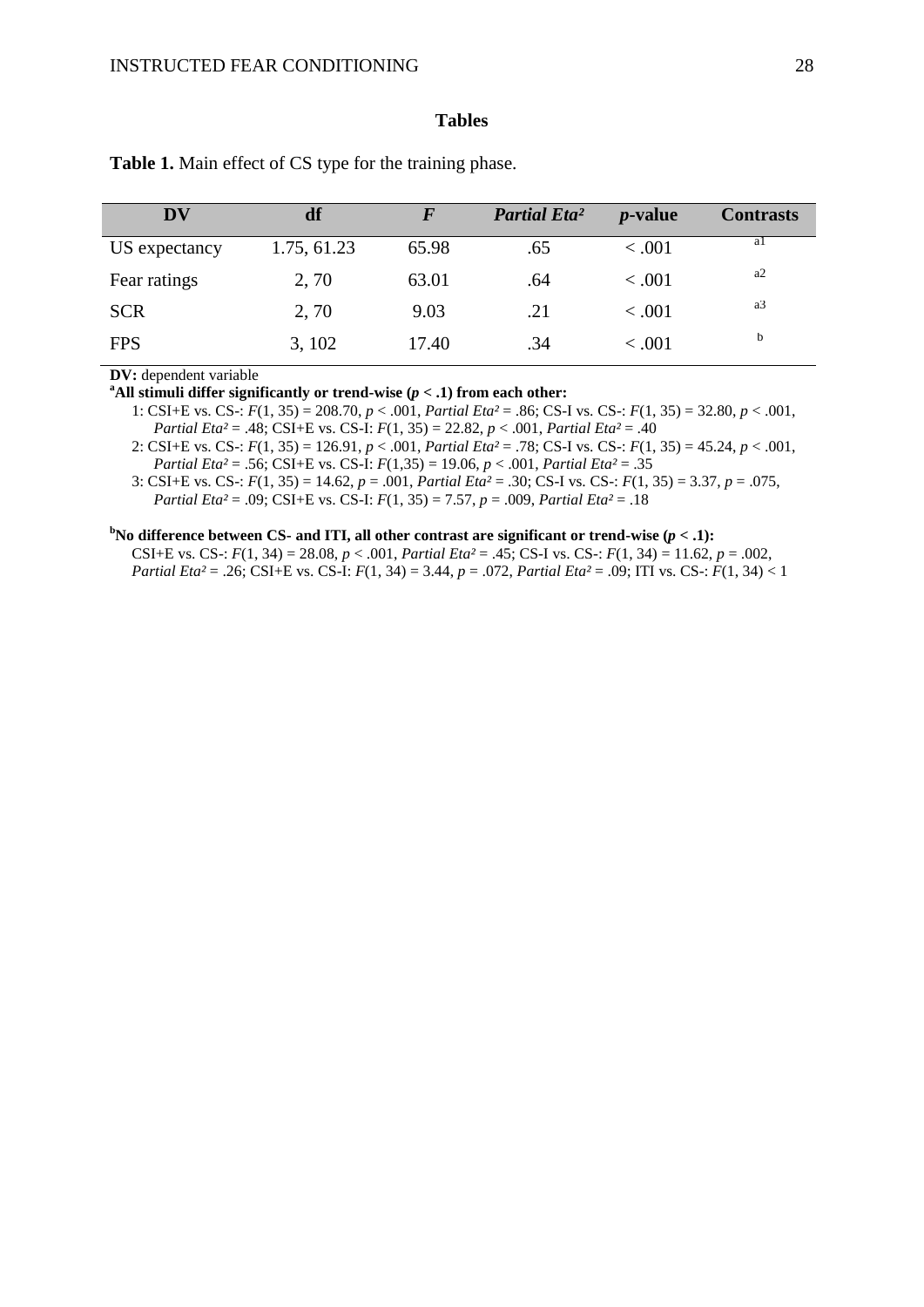| <b>DV</b>                         | df          | $\boldsymbol{F}$ | <b>Partial Eta<sup>2</sup></b> | $p$ -value | <b>Contrasts</b> |
|-----------------------------------|-------------|------------------|--------------------------------|------------|------------------|
| <b>US</b> expectancy              |             |                  |                                |            |                  |
| CS type                           | 1.33, 46.53 | 72.46            | .67                            | < .001     | a1               |
| <b>Block</b>                      | 1.36, 47.66 | 27.03            | .44                            | < .001     | b1               |
| CS type x Block                   | 4, 140      | 9.26             | .21                            | < .001     | c1               |
| <b>Fear ratings</b>               |             |                  |                                |            |                  |
| CS type                           | 1.37, 47.82 | 70.63            | .67                            | < .001     | a <sub>2</sub>   |
| <b>Block</b>                      | 1.75, 61.18 | 27.38            | .44                            | < .001     | b2               |
| CS type x Block                   | 4, 140      | 15.74            | .31                            | < .001     | c2               |
| <b>SCR</b>                        |             |                  |                                |            |                  |
| CS type                           | 2,70        | 8.78             | .20                            | .001       | d                |
| <b>Block</b>                      | 1.56, 54.49 | 32.70            | .48                            | < .001     | b3               |
| CS type x Block                   | 4, 140      | 1.59             | .04                            | .188       |                  |
| <b>FPS</b>                        |             |                  |                                |            |                  |
| CS type                           | 2.24, 71.65 | 25.87            | .45                            | < .001     | e                |
| <b>Block</b>                      | 2, 64       | 29.85            | .48                            | < .001     | b4               |
| $CS$ type x Block $4.44$ , 142.02 |             | 2.45             | .07                            | .043       | $f^*$            |

**Table 2.** Main effects of CS type and block as well as CS type x block interaction for the test phase.

**DV:** dependent variable

**<sup>a</sup>All stimuli differ significantly from each other:**

1: CSI+E vs. CS-: *F*(1, 35) = 104.17, *p* < .001, *Partial Eta²* = .75; CS-I vs. CS-: *F*(1, 35) = 56.18, *p* < .001, *Partial Eta²* = .62; CSI+E vs. CS-I: *F*(1, 35) = 18.94, *p* < .001, *Partial Eta²* = .35

2: CSI+E vs. CS-: *F*(1, 35) = 95.55, *p* < .001, *Partial Eta²* = .73; CS-I vs. CS-: *F*(1, 35) = 58.20, *p* < .001, *Partial Eta²* = .62; CSI+E vs. CS-I: *F*(1, 35) = 18.77, *p* < .001, *Partial Eta²* = .35

#### **b For all measures, there is a significant linear decrease in responding over blocks:**

- 1: *F*(1,35) = 32.82, *p* < .001, *Partial Eta²* = .48
- 2: *F*(1,35) = 39.75, *p* < .001, *Partial Eta²* = .53
- 3: *F*(1,35) = 38.94, *p* < .001, *Partial Eta²* = .53
- 4: *F*(1,32) = 64.84, *p* < .001, *Partial Eta²* = .67

#### **<sup>c</sup>The difference between both CSI+E and CS-I and CS- decreases over blocks, linear contrasts with block:** 1: CSI+E vs. CS- \* Block: *F*(1, 35) = 20.40, *p* < .001, *Partial Eta²* = .37; CS-I vs. CS- \* Block: *F*(1, 35) = 18.34, *p* < .001, *Partial Eta²* = .34 2: CSI+E vs. CS- \* Block: *F*(1, 35) = 54.32, *p* < .001, *Partial Eta²* = .61; CS-I vs. CS- \* Block: *F*(1, 35) = 29.07, *p* < .001, *Partial Eta²* = .45

#### **<sup>d</sup>CSI+E and CS-I both differ from CS-, but not from one another:**

CSI+E vs. CS-: *F*(1,35) = 9.37, *p* = .004, *Partial Eta²* = .21; CS-I vs. CS-: *F*(1,35) = 16.66, *p* < .001, *Partial Eta*<sup>2</sup> = .32; CSI+E vs. CS-I:  $F(1,35)$  < 1

**<sup>e</sup>No difference between CS- and ITI, all other contrasts are significant or trend-wise (***p* **< .1):**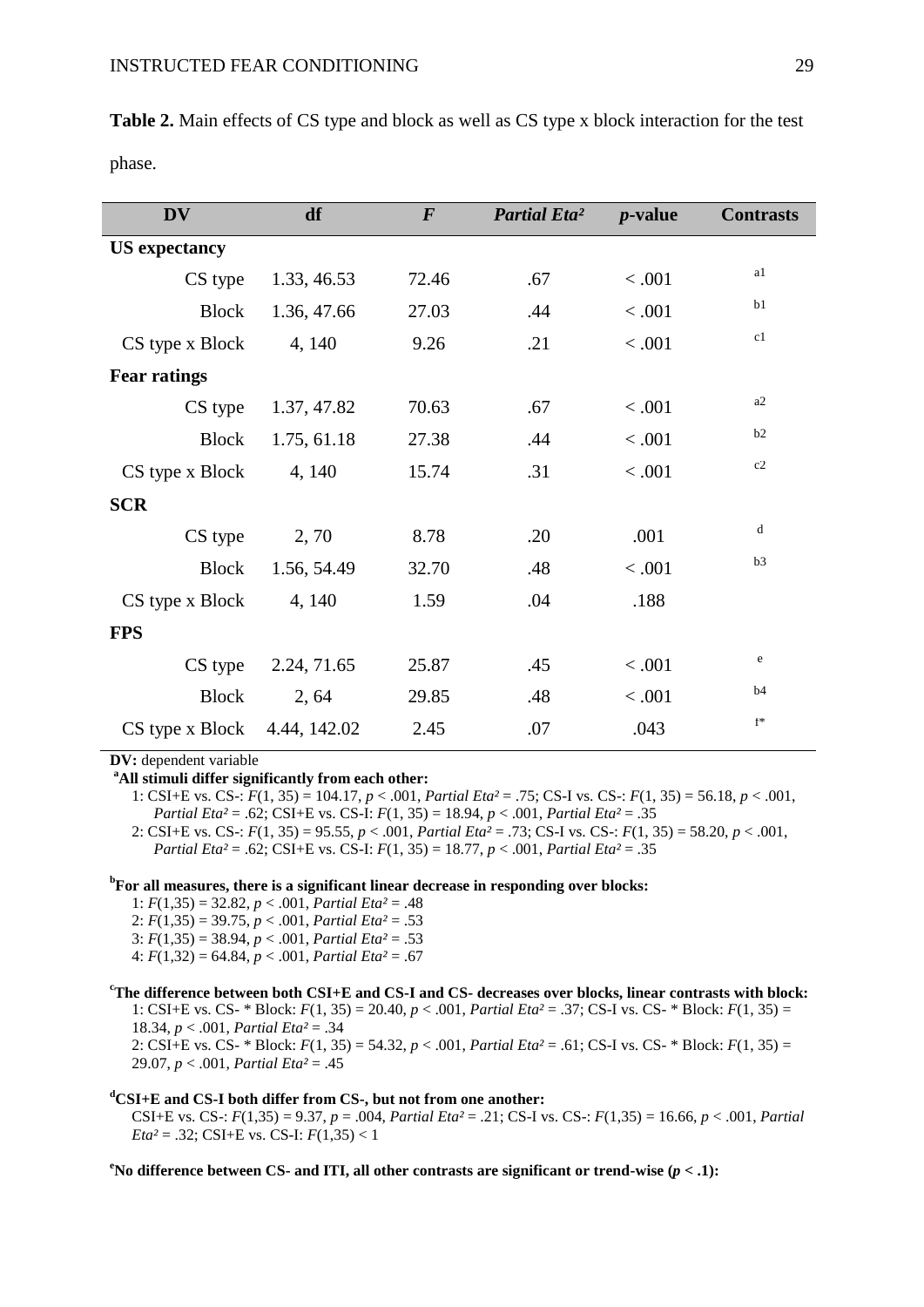CSI+E vs. CS-: *F*(1, 32) = 40.70, *p* < .001, *Partial Eta²* = .56; CS-I vs. CS-: *F*(1, 32) = 21.27, *p* < .001, *Partial Eta²* = .40; CSI+E vs. CS-I: *F*(1, 32) = 3.23, *p* = .082, *Partial Eta²* = .09; ITI vs. CS-: *F*(1, 32) < 1

#### **<sup>f</sup>The difference between CSI+E and CS- decreases over blocks, but not the difference between CS-I and CS- or CSI+E and CS-I, linear contrasts with block:**

CSI+E vs. CS- \* Block: *F*(1, 32) = 7.85, *p* = .009, *Partial Eta²* = .20; CS-I vs. CS- \* Block: *F*(1, 32) = 2.20, *p* = .15, *Partial Eta²* = .06; CS-I vs. CSI+E \* block: *F*(1, 32) = 1.45, *p* = .237, *Partial Eta²* = .04

\*The results are similar when ITI is included into the contrasts instead of CS-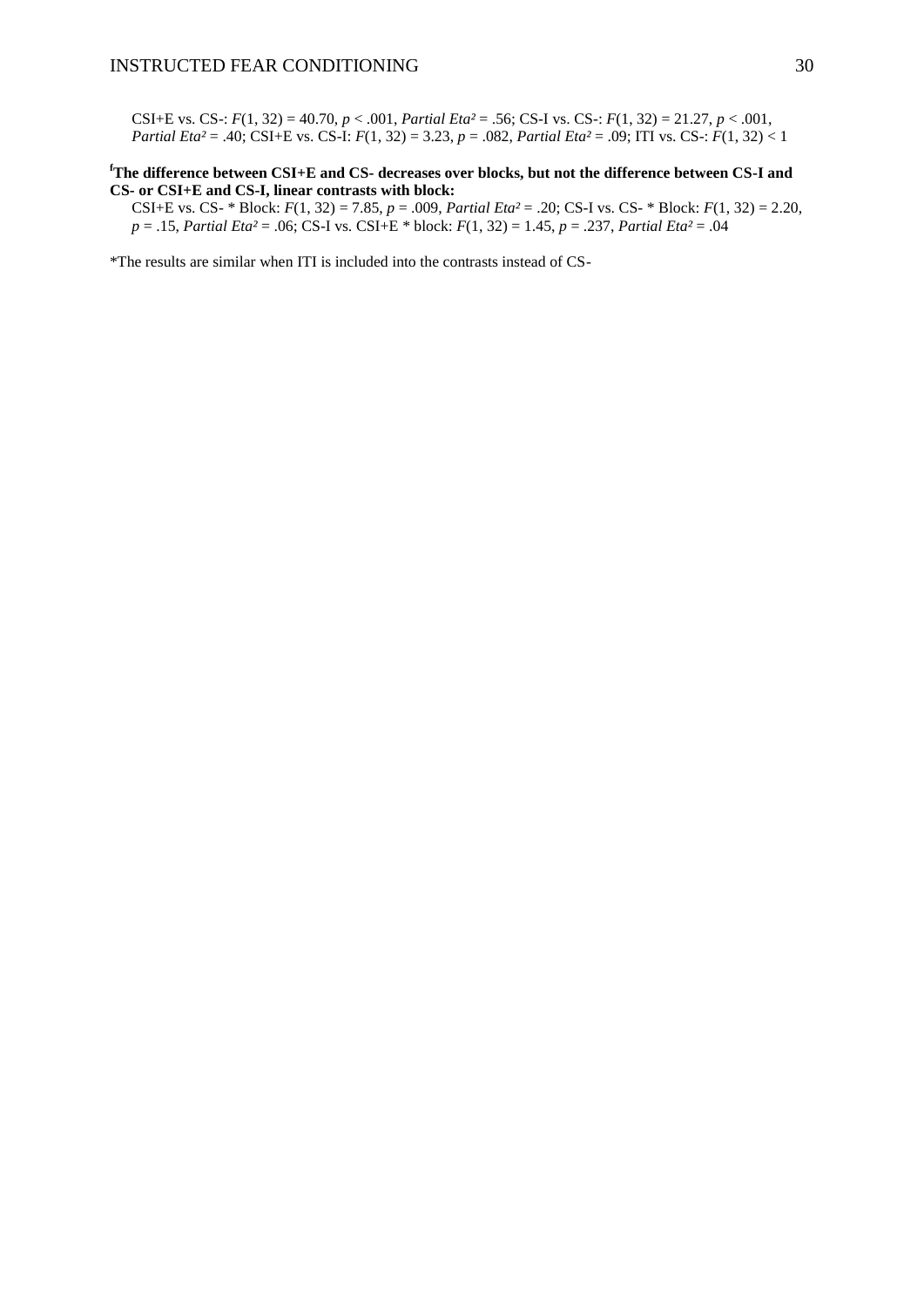| DV            | Df    |      | <b>Partial Eta<sup>2</sup></b> | <i>p</i> -value |
|---------------|-------|------|--------------------------------|-----------------|
| US expectancy | 1, 35 | 6.04 | .15                            | .019            |
| Fear ratings  | 1,35  | 8.96 | .20                            | .005            |
| <b>SCR</b>    | 1,35  | 5.62 | .14                            | .023            |
| <b>FPS</b>    | 1, 31 | 2.93 | .09                            | .097            |

**Table 3**. Main effect of experimental phase: Difference between CS-I and CS- in the last block of the training phase and the first block of the test phase.

**DV:** dependent variable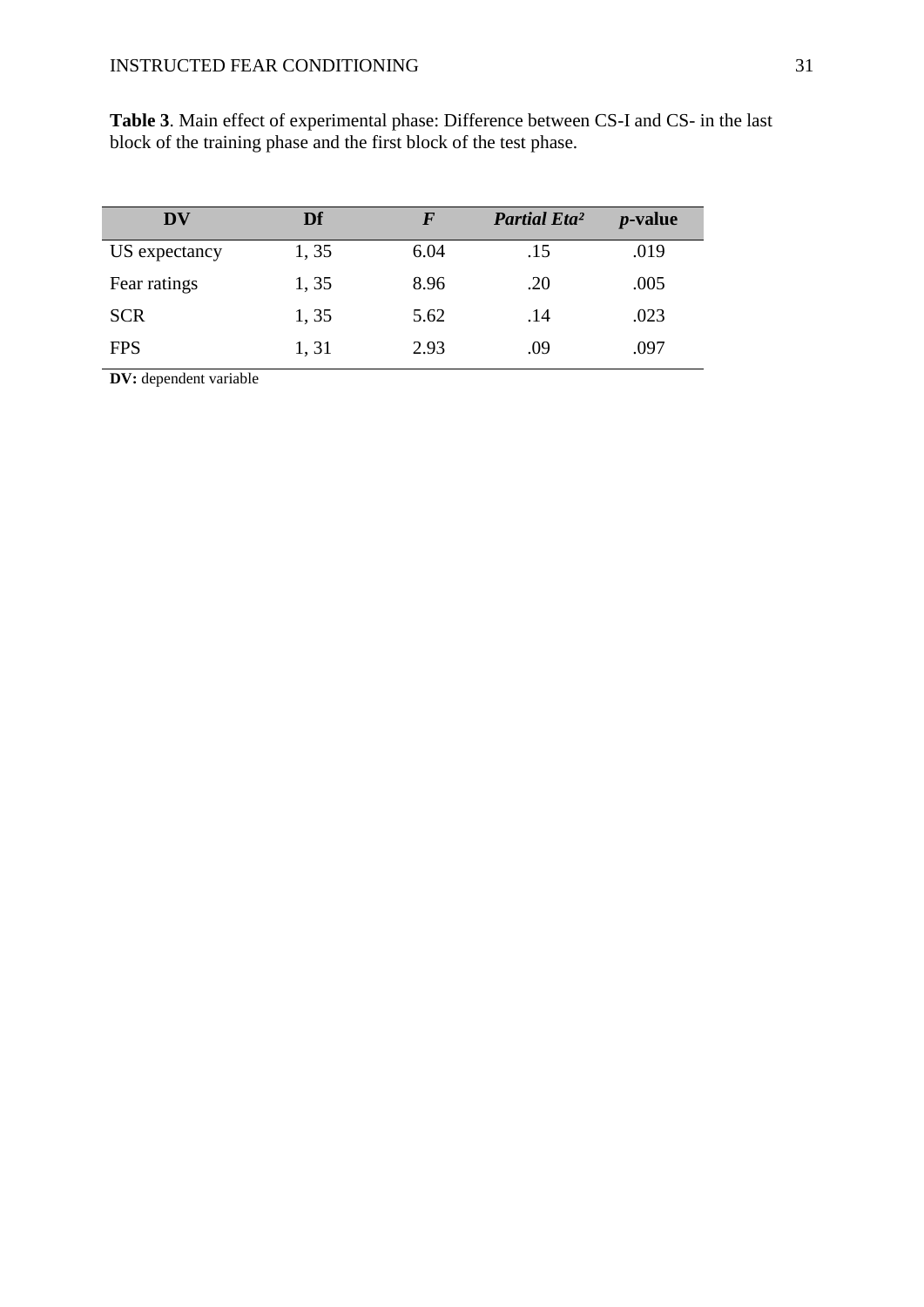| $p$ -value<br><b>Contrasts</b> |
|--------------------------------|
|                                |
| a1<br>< .001                   |
| b<br>.008                      |
| .269                           |
|                                |
| a2<br>< .001                   |
| b<br>< .001                    |
| $\mathbf c$<br>.021            |
|                                |
| d<br>.055                      |
| b<br>.005                      |
| .652                           |
|                                |
| e<br>.077                      |
| b<br>.029                      |
| $\ast$<br>.671                 |
|                                |

**Table 4**. Main effects of CS type and time as well as CS type x time interaction for the

reinstatement analysis.

**DV:** dependent variable

<sup>a</sup>All stimuli differ significantly or trend-wise (p<0.1) from each other

1: CSI+E vs. CS-:  $F(1,35) = 86.63$ ,  $p < .001$ , *Partial Eta*<sup>2</sup> = 0.71; CS-I vs. CS-:  $F(1,35) = 47.64$ ,  $p < .001$ , *Partial Eta*<sup>2</sup> = 0.56; CSI+E vs. CS-I:  $F(1,35) = 6.70$ ,  $p = .014$ , *Partial Eta*<sup>2</sup> = .16

2: CSI+E vs. CS-:  $F(1,35) = 66.08, p < .001,$  *Partial Eta*<sup>2</sup> = .65; CS-I vs. CS-:  $F(1,35) = 53.39, p < .001,$ *Partial Eta*<sup>2</sup> = .60; CSI+E vs. CS-I:  $F(1,35) = 3.71$ ,  $p = .06$ , *Partial Eta*<sup>2</sup> = .10

### **b Post-reinstatement significantly stronger reactions than pre-reinstatement**

#### **<sup>c</sup>Response enhancement to CS-I differs significantly from CS- , but response enhancement to CSI+E and CS- and to CSI+E and CS-I does not differ:**

CSI+E vs. CS-  $*$  Time:  $F(1, 35) = 2.78$ ,  $p = .105$ , *Partial Eta*<sup>2</sup> = .07; CS-I vs. CS- $*$  Time:  $F(1, 35) = 6.63$ , *p* = .014, *Partial Eta²* = .16; CSI+E vs. CS-I \* Time: *F*(1, 35) = 1.76, *p* = .193, *Partial Eta²* = .05

#### **<sup>d</sup>CSI+E differs significantly from CS- while all other stimuli do not differ**

CSI+E vs. CS-:  $F(1,32) = 4.96$ ,  $p = .033$ , *Partial Eta*<sup>2</sup> = .13; CS-I vs. CS-:  $F(1,32) < 1$ ; CSI+E vs. CS-I:  $F(1,32) = 2.61, p = .12, Partial Eta<sup>2</sup> = .08$ 

#### **<sup>e</sup>CS-I differs significantly from CS- while all other stimuli do not differ**

CSI+E vs. CS-:  $F(1,20) = 2.84$ ,  $p = .11$ , *Partial Eta*<sup>2</sup>=0.12; CS-I vs. CS-:  $F(1,20) = 5.13$ ,  $p = .035$ , *Partial*  $Eta^2 = .60$ ; CSI+E vs. CS-I:  $F(1,20) < 1$ 

\*When taking the ITI into account (4 [CS type] x 2 [Time] analysis), there is still no CS type x Time interaction, *F*(3,39) = 1.67, *p* = .19, *Partial Eta²* = .11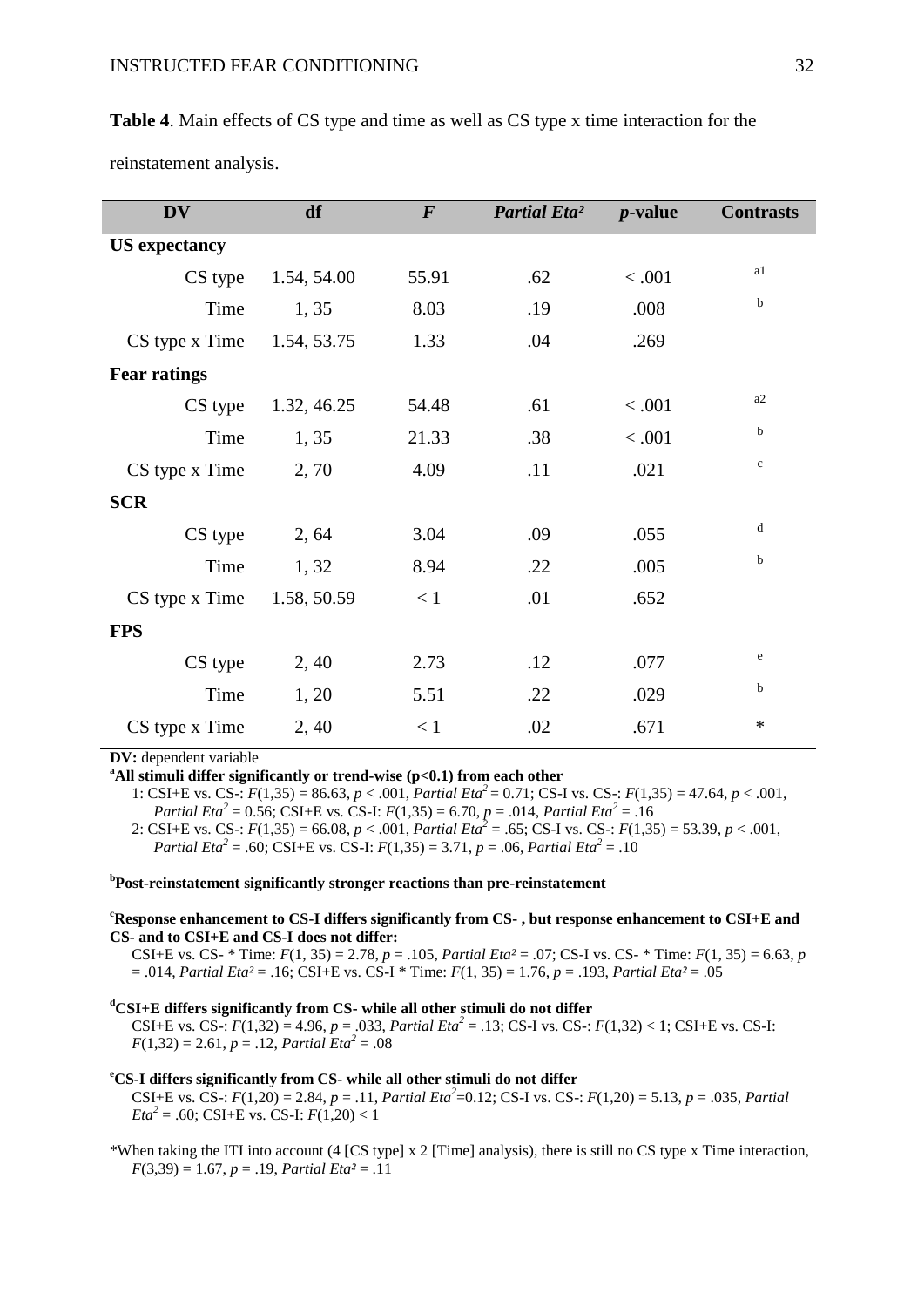#### **Figures**

*Figure 1.* Overview of the different CSs during the training phase. The CSI+E was paired with an electro-tactile stimulation (the Unconditioned Stimulus or US) and the CS-I was paired with a picture of a lightning bolt (the placeholder US).

*Figure 2.* Mean (A) US expectancy ratings, (B) Fear ratings, (C) fear potentiated startle responses and (D) skin conductance responses for CSI+E (instructed + experienced), CS-I (instructed), CS- and ITI across all experimental phases. Error bars represent SEM. Note that for the statistical analyses, physiological responses were averaged per two (FPS) or three (SCRs) trials for analyses concerning the training and the test phase.

*Figure 3.* Mean difference between CS-I and CS- in the training (last block) and the test phase (first block) for (A) US expectancy ratings, (B) Fear ratings, (C) fear potentiated startle responses and (D) skin conductance responses. Error bars represent SEM. Asterixes and hash indicate statistical significance (\*\**p* < .01, \**p* < .05, #*p* < .1).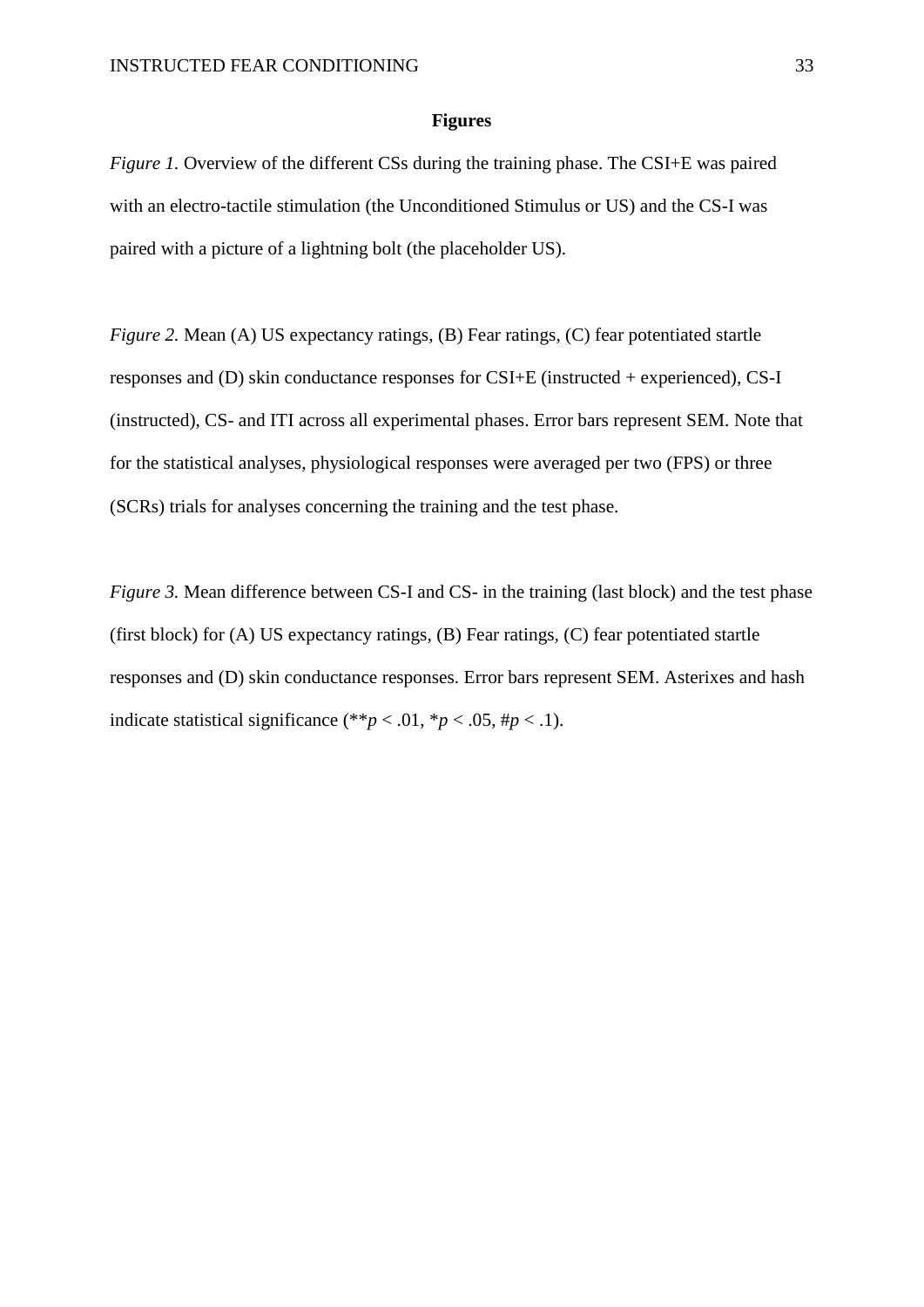### **Footnotes**

<sup>1</sup>There was no specific reason why the credibility questionnaire was prepared in English. However, participants were recruited to be comfortable with an English speaking experimenter and none of the participants reported difficulties completing this questionnaire. <sup>2</sup>When the analyses of the test phase is restricted to the first block only, which was the most sensitive block for effects of CS-US pairing experience in the study of Raes et al. (2014), fear reactions are significantly higher for CSI+E compared to CS-I on US expectancy, *F*(1, 35) 10.85, *p* = .002, *Partial Eta²* = .24; Fear ratings *F*(1, 35) = 21.09, *p* < .001, *Partial Eta²* = .38; and FPS,  $F(1, 33) = 6.20$ ,  $p = .018$ , *Partial Eta*<sup>2</sup> = 0.16; but not on SCR,  $F(1, 35) < 1$ .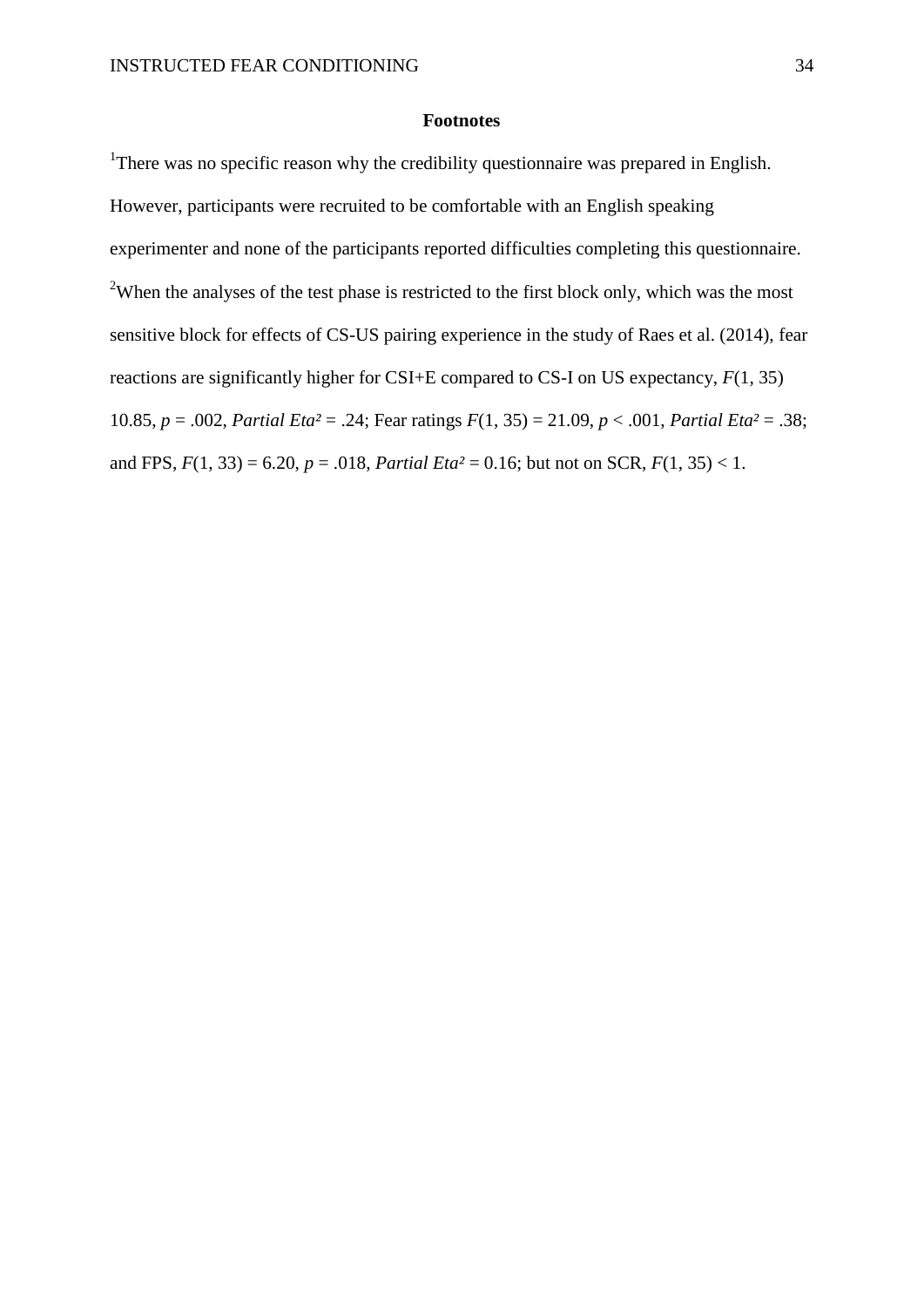# Figure 1.

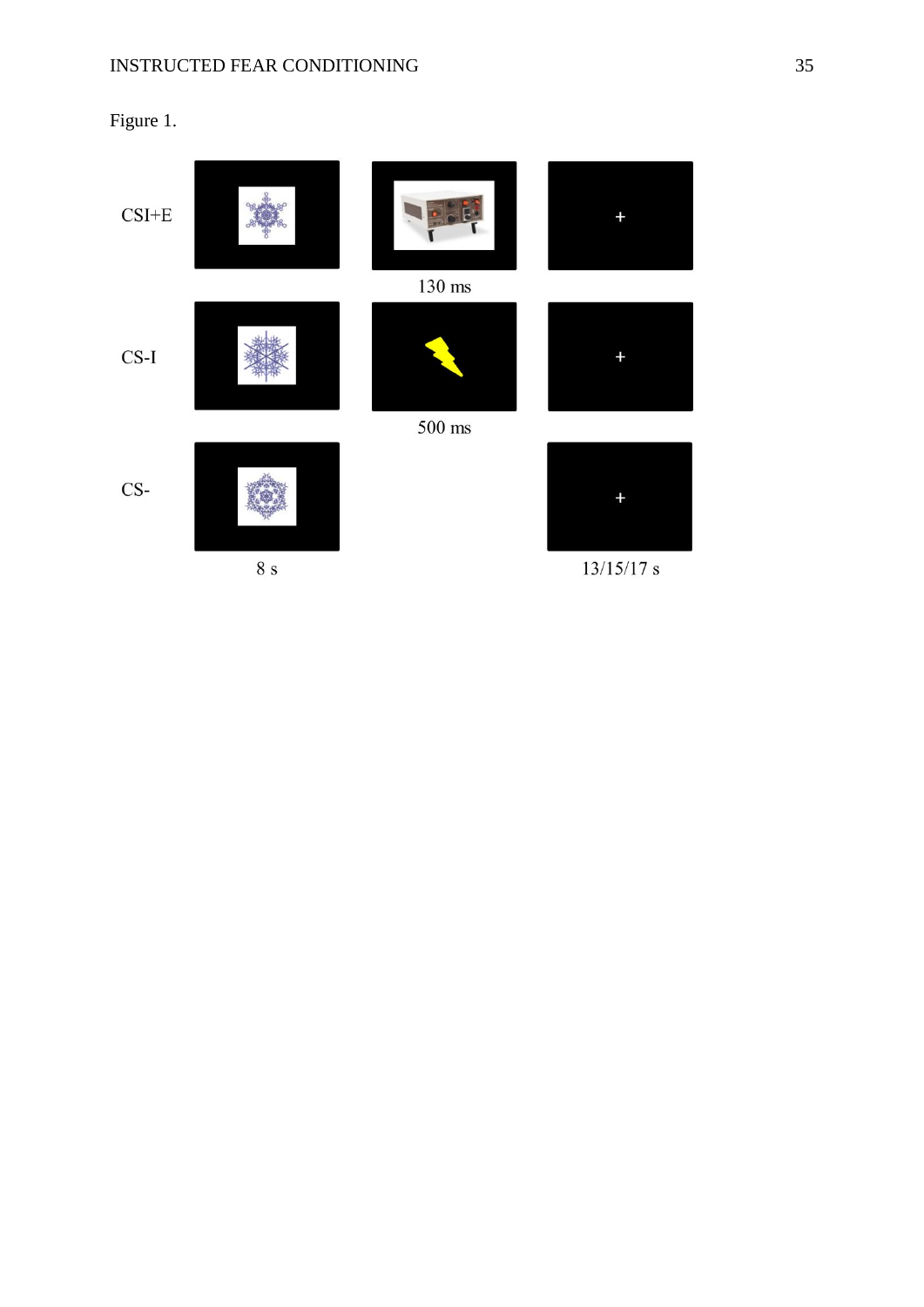